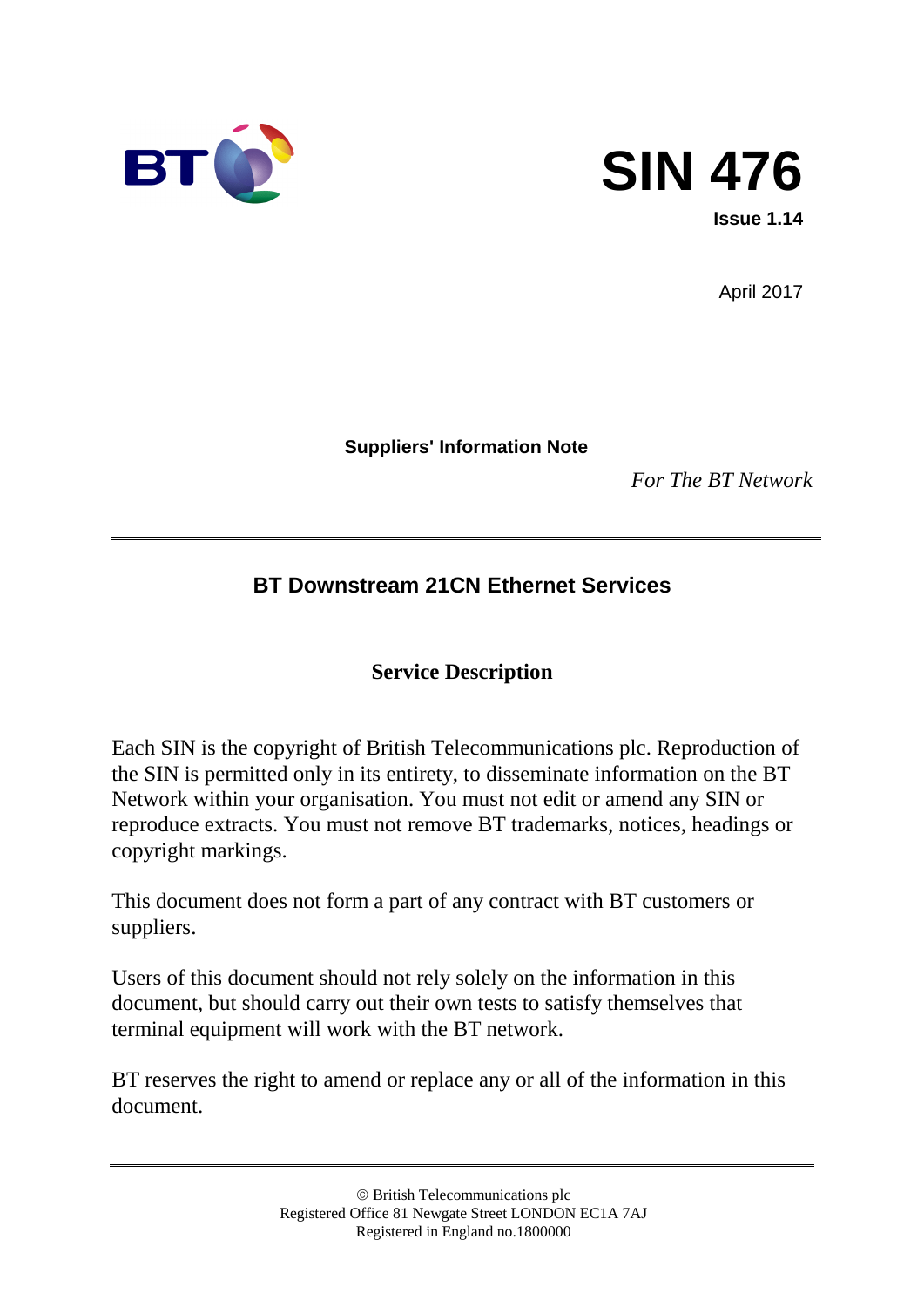BT shall have no liability in contract, tort or otherwise for any loss or damage, howsoever arising from use of, or reliance upon, the information in this document by any person.

Due to technological limitations a very small percentage of customer interfaces may not comply with some of the individual characteristics which may be defined in this document.

Publication of this Suppliers' Information Note does not give or imply any licence to any intellectual property rights belonging to British Telecommunications plc or others. It is your sole responsibility to obtain any licences, permissions or consents which may be necessary if you choose to act on the information supplied in the SIN.

This SIN is available in Portable Document Format (pdf) from: <http://www.btplc.com/sinet/>

Enquiries relating to this document should be directed to: [sinet.helpdesk@bt.com](mailto:sinet.helpdesk@bt.com)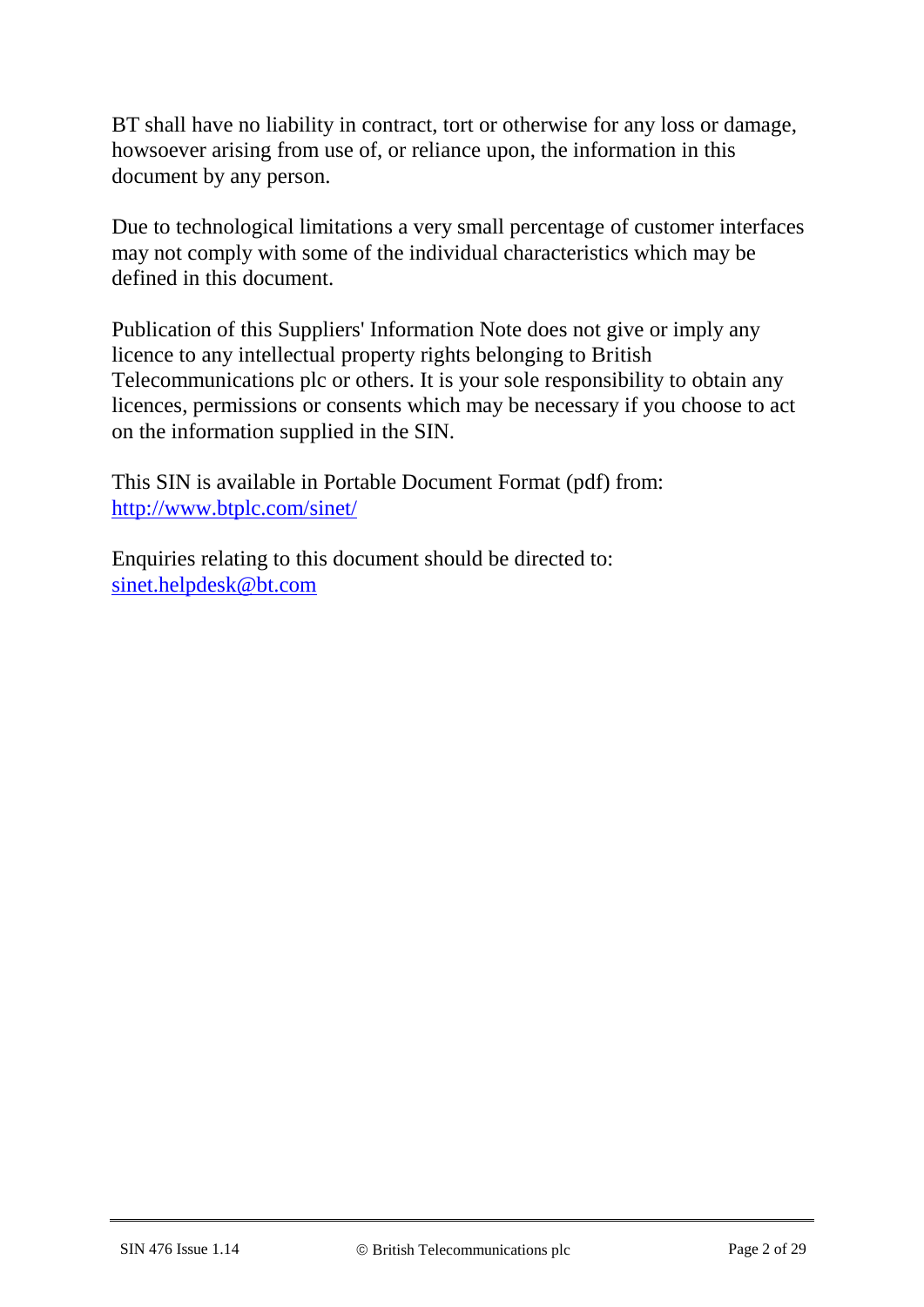### **CONTENTS**

| 1.           |                |  |
|--------------|----------------|--|
| 2.           |                |  |
| 3.           |                |  |
| 3.1          |                |  |
| 4.           |                |  |
| 4.1          | 4.1.1<br>4.1.2 |  |
| 4.2<br>4.3   |                |  |
| 4.4          |                |  |
| 4.5<br>4.6   |                |  |
| 4.7          |                |  |
| 4.8          |                |  |
| 5.           |                |  |
| 6.           |                |  |
| 7.           |                |  |
| 8.           |                |  |
| 9.           |                |  |
| 10.          |                |  |
| 11.          |                |  |
| 12.          |                |  |
| 12.1         |                |  |
| 12.2         |                |  |
| 12.3         |                |  |
| 13.          |                |  |
| 14.          |                |  |
| 14.1         |                |  |
| 14.2<br>14.3 |                |  |
| 15.          |                |  |
|              |                |  |
| 16.          |                |  |
| 17.          |                |  |
|              |                |  |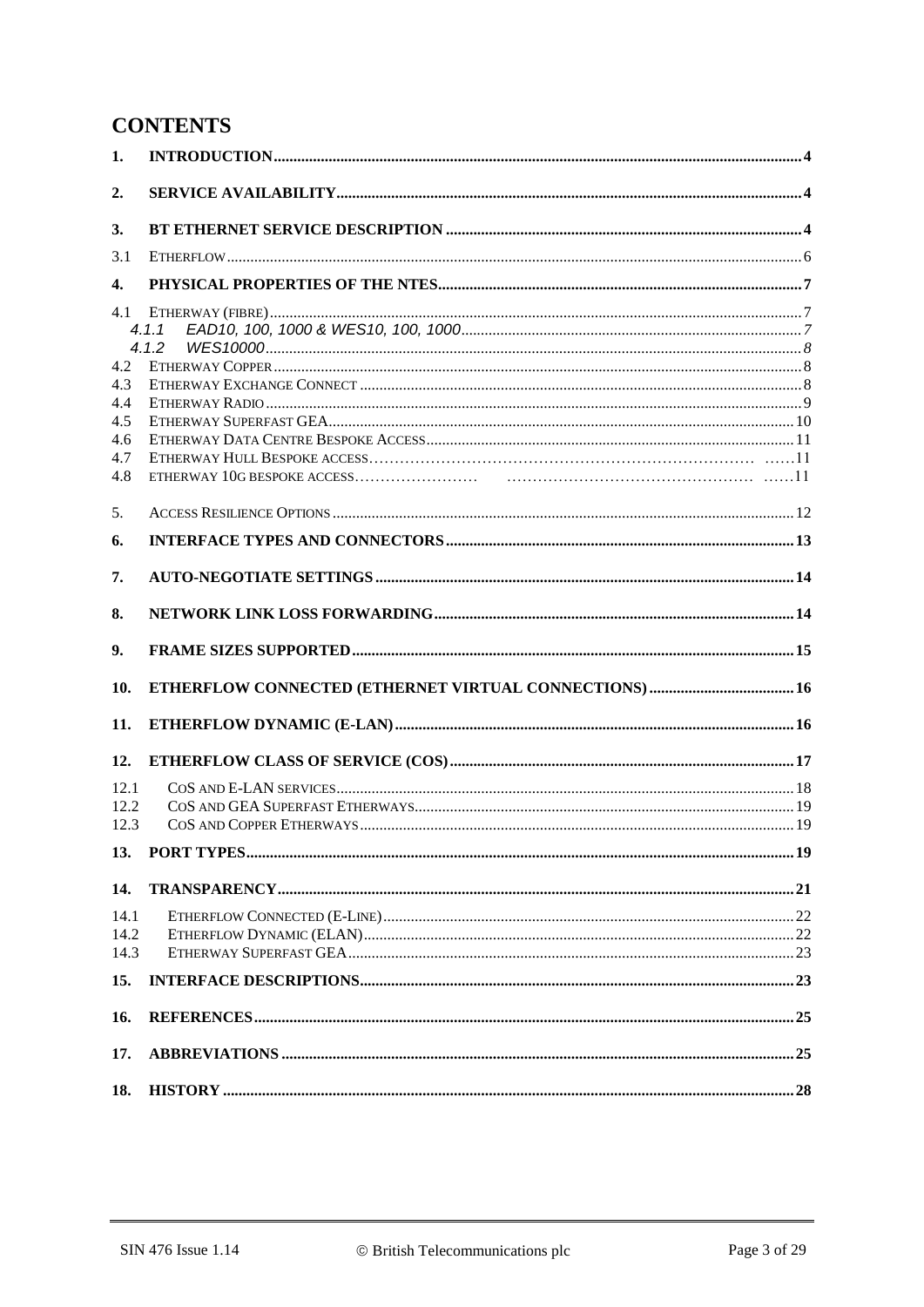## **1. Introduction**

This Suppliers' Information Note (SIN) describes the BT Downstream 21CN Ethernet Services. The services offer access options using Ethernet accesses at different rates and using a range of access technologies. This document provides information about the service for use by Customer Premises Equipment (CPE) manufacturers and developers.

Note that "BT Downstream 21CN Ethernet Services" is shortened to "BT Ethernet" throughout this document. Also, various BT Lines of Business may market the 21CN Downstream Ethernet services using alternative names, but each will refer their documentation back to this SIN.

This SIN should be read in conjunction with access specific SINs detailed in Section 15.

## **2. Service Availability**

BT Ethernet is available across the United Kingdom of Great Britain & Northern Ireland, with the current exception of the Isle of Man.

BT Ethernet will be offered as "subject to survey". Excess construction charges will apply where appropriate.

Stand-by Power (Battery Back-Up) is not available for BT Ethernet - the customer can use their own UPS if desired.

For further information on service availability and tariffs please contact your company's BT Account Manager.

Contacts for further information can be found at <http://www.btplc.com/sinet/>

If you have enquiries relating to this document, then please contact: [sinet.helpdesk@bt.com](mailto:sinet.helpdesk@bt.com)

## **3. BT Ethernet Service Description**

BT Ethernet is an Ethernet VPN service (uses IEEE802.3 framing), which utilises BT's 21st Century Network to provide connectivity between two or more sites to form an Ethernet (Layer 2) Virtual Private Network. The E-Line topology of the VPN can be point-to-point (Ethernet Private Line) or hub and spoke (Ethernet Virtual Private Line). Meshed topologies can also be built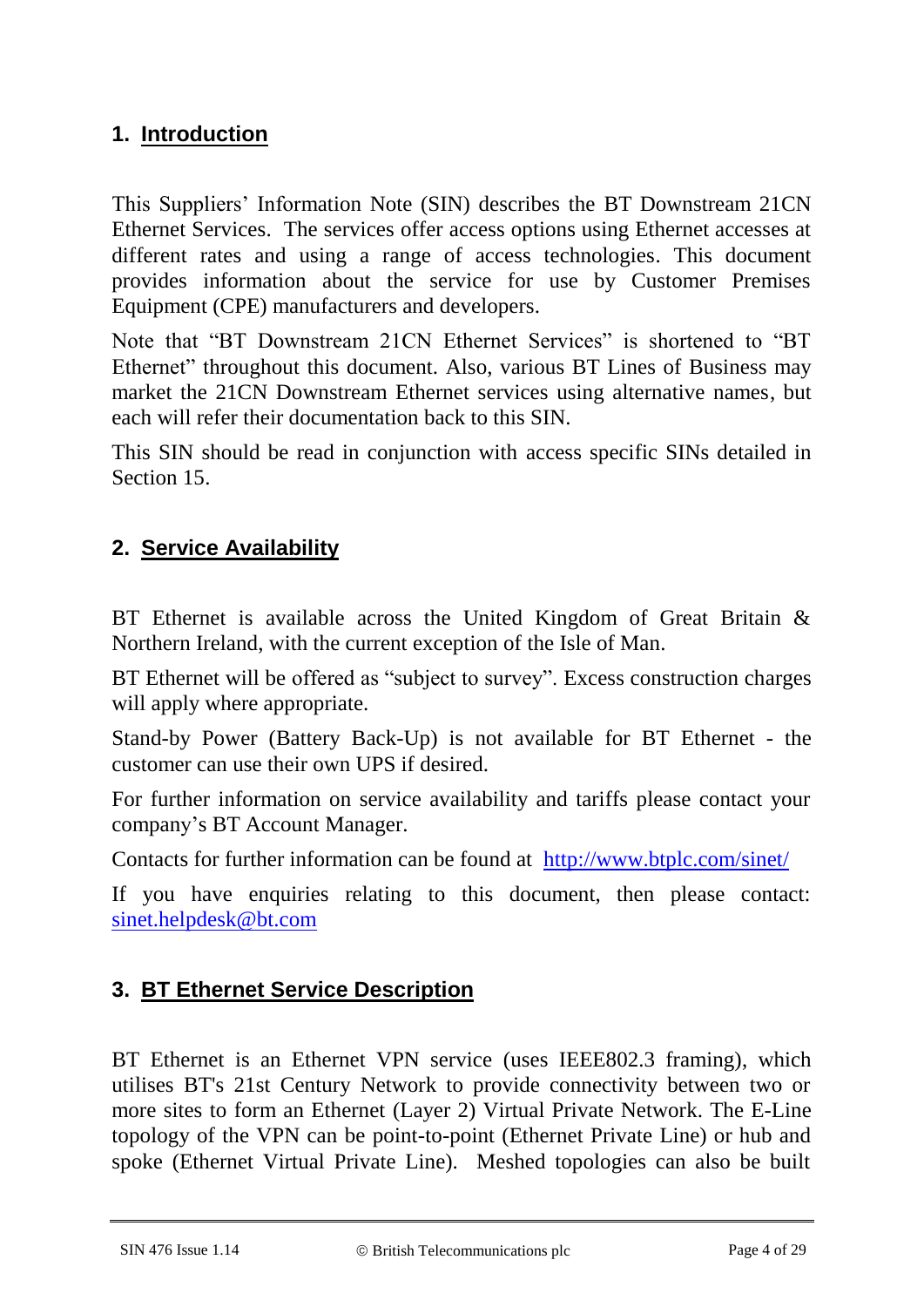using point-to-point connections. The service is comprised of 2 fundamental building blocks; "Etherway" and "Etherflow Connected".

Where E-LAN is deployed, an Any-to-Any topology is obtained. E-LAN and E-Line can co-exist on the same Etherway (exc. Radio) but E-LAN utilises "Etherflow Dynamic" virtual paths connected to a logical E-LAN CUG rather than a point to point "Etherflow Connected".

See section 11 for further detail.

Etherways are access circuits that link a customer site to a port in a 21C Ethernet Point of Presence (PoP). Etherflow connections or "Etherflows" for short, are the logical Layer 2 connections/data transmission path from one customer site to another.

There are a variety of technologies that can be used to provide an Etherway:-

- 1. **Etherway Copper**
	- Ethernet First Mile (EFM 802.3ah, ITU-T G.991.2 (G.SHDSL.bis)) defines how Ethernet can be transmitted over new media types using new [Ethernet physical layer](http://en.wikipedia.org/wiki/Ethernet_physical_layer) [\(PHY\)](http://en.wikipedia.org/wiki/PHY) interfaces, including [voice-grade](http://en.wikipedia.org/wiki/Voice-grade_copper)  [copper.](http://en.wikipedia.org/wiki/Voice-grade_copper)
	- BT's EFM access solution uses up to eight bonded copper pairs, to offer a reliable and high performance access mechanism. In the event of one or more copper pairs suffering failure, the service will be maintained, however at a reduced rate using the remaining pairs. The bonded copper pair failures should be transparent to the end Customer although the overall SDSL bandwidth will reduce accordingly. Single pair service provisions would result in service impact. It should be noted that where possible BT minimises the impact of bonded pair failures to the end customer by over provisioning the SDSL bandwidth above the Committed Ethernet Rate (CIR) offered to the Customer.
	- Uses Openreach LLU MPF copper products together with Ethernet First Mile (EFM - copper) electronics.

#### 2. **Etherway (fibre)**

- Uses Openreach fibre access based products; EAD10, EAD100, EAD1000, WES10, WES100, WES1000 & WES10000.
- When originally launched, Etherway (fibre) used Openreach WES products. Enhancements were made to the service so that from November 2009 new Etherway (fibre) orders consumed Openreach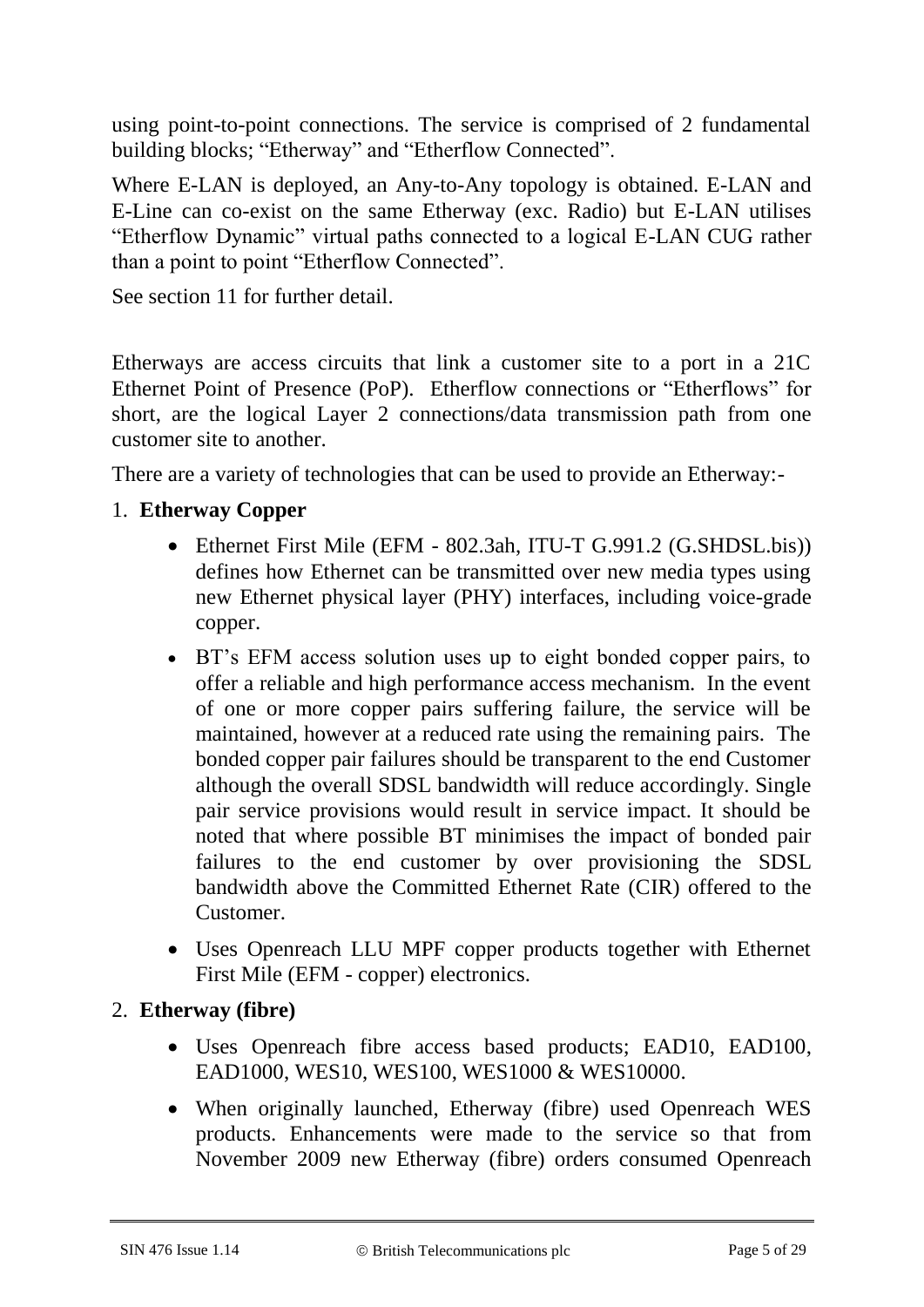EAD products. The differences are described throughout this document.

• In December 2010 however, a new 10Gbps Etherway fibre component was added to the portfolio which, in the absence of a 10Gbps EAD, is based upon Openreach WES10000.

### 3. **Etherway Exchange Connect (EEC)**

• Uses Openreach Cablelink products.

### 4. **Etherway Radio**

• 100Mbit alternative where Etherway (fibre) is not available or where high ECC charges apply.

### 5. **Etherway Superfast GEA**

Uses Openreach GEA/FTTC/FTTP products.

#### **6. Etherway Data Centre Bespoke Access**

• Presents a 1GE or 10GE port directly off a 21C Ethernet PoP at a Data Centre via a patch panel. There is no requirement for a subsequent BT provided access product.

#### **7. Etherway Hull Bespoke Access**

• Presents 10M, 100M or 1GE services via the a  $3<sup>rd</sup>$  party access provider from a Hull located 21C Ethernet PoP.

#### **8. Etherway 10G Bespoke Access**

Uses Openreach OSA to provide 10G access services.

## **3.1 Etherflow**

Etherflow comes in two variants:

- 1. "**Etherflow Connected**" (Point to Point Ethernet Virtual Connections  $[EVCs]$ ).
- 2. "**Etherflow Dynamic**" provides a data transmission path from the customer site to a virtual Layer 2 LAN within the 21C network. It is a Layer 2 Ethernet service supporting broadcast and multicast applications (limitations apply – see Section 11). Etherflow Dynamic can be used with all Etherway access types (apart from Etherway Radio) and can be used alongside or as an alternative to point to point Etherflows.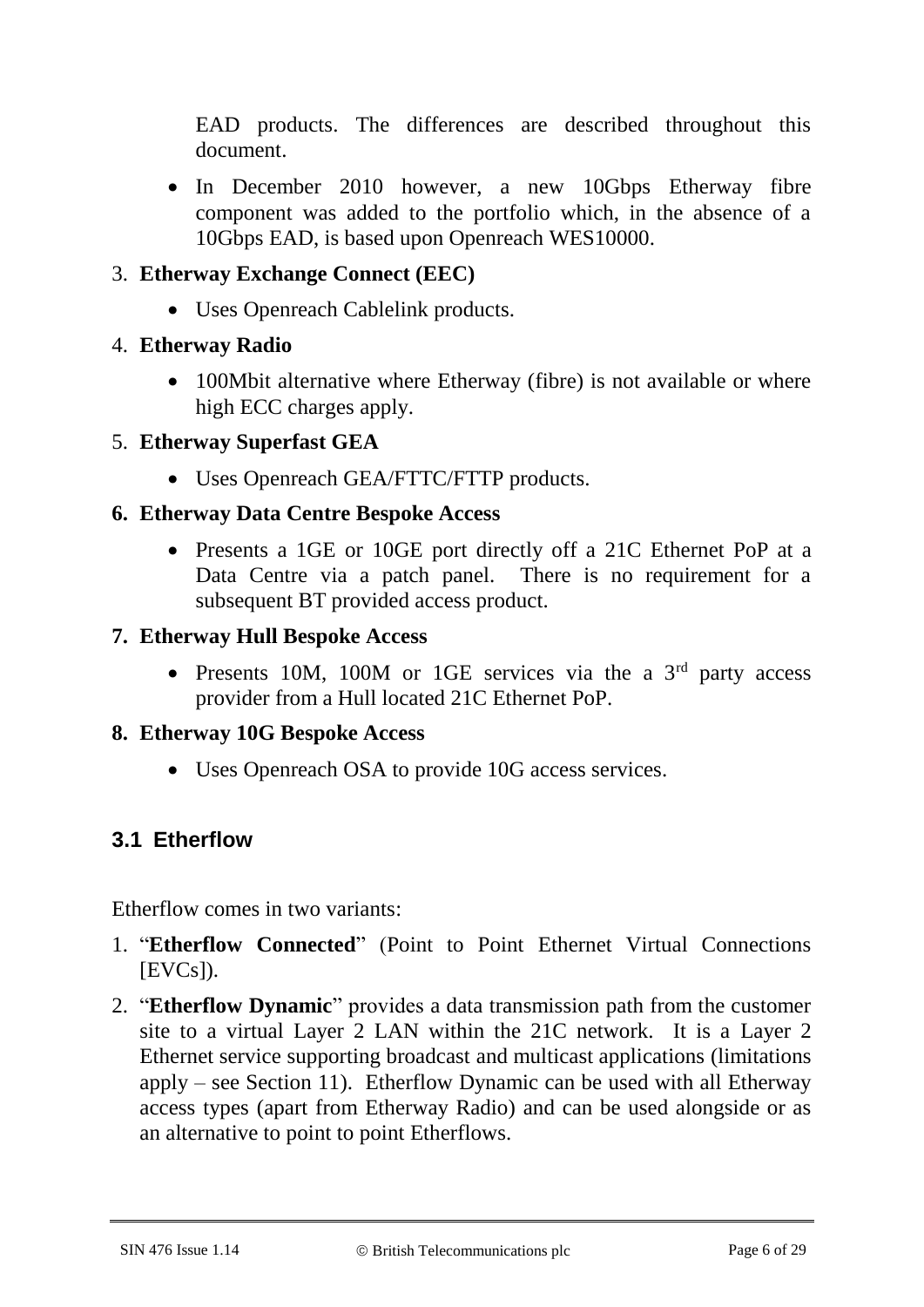## **4. Physical Properties of the NTEs**

## **4.1 Etherway (fibre)**

Uses Openreach fibre based access products; EAD10, EAD100, EAD1000, WES10, WES100, WES1000 & WES10000. This includes Local Access and Extended Reach variants.

#### **4.1.1 EAD10, 100, 1000 & WES10, 100, 1000**

Although WES has been used to provide Etherway (fibre) in the past, it is now no longer offered for new provides at these rates. EAD is now used.

Two versions of the NTE are used depending on the anticipated demand at the customer site.

**Slimline NTE -** The slimline NTE may be stand alone, be wall mounted or be rack mounted in a standard 19" cabinet and is 1U high. The slimline NTE would normally be deployed at small sites or where there is not likely to be more than four Openreach EAD products terminating.

- Dimensions:  $439$ mm x  $44$ mm x  $270$ mm (W x H x D)
- Power Supply: Choice of 48V DC or 2  $*$  50Hz AC 13amp power sockets are required running off the same phase
- Power Consumption 50 Watts

**Chassis NTE -** The modular chassis NTE is rack mounted in a standard 19" cabinet and is 4U high. Height consideration for fibre routing also needs to be considered. 1U is required for customer cable management and in each rack there needs to be space for a 4U fibre splicing tray.

The chassis NTE would normally be deployed at sites where there is likely to be four or more Openreach EAD products terminating in a twelve month period. Up to 15 NTE cards can be provided in a single chassis.

- Dimensions:  $438$ mm x  $175$ mm x  $232$ mm (W x H x D)
- Power Supply: Choice of 48V DC or 2  $*$  50Hz 240V AC 13amp power sockets are required running off the same phase
- Power Consumption: 220 Watts (fully loaded)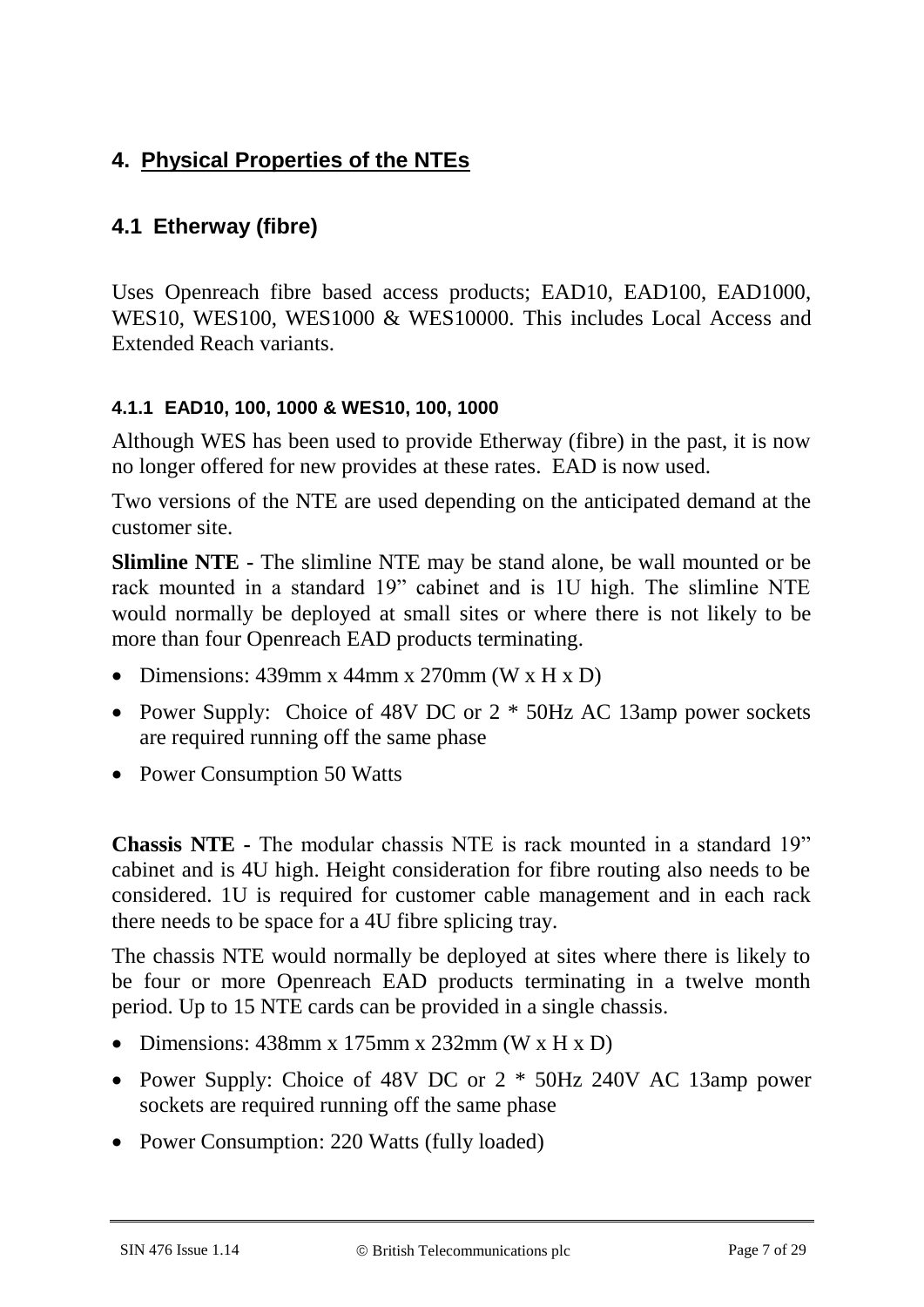Note it is not possible to mix WES and EAD NTE cards in the same chassis

#### **4.1.2 WES10000**

The NTE supplied at the customer is a single slot standalone NTE.

- Power Supply: Choice of 48 Volt DC or 240 Volt 50Hz AC (2  $*$  13amp power sockets are required running off the same phase)
- Power Consumption: 200 Watts

#### **4.2 Etherway Copper**

Uses Openreach LLU MPF copper products together with Ethernet First Mile (EFM - copper) electronics.

The NTE maybe stand-alone, be wall mounted or be rack mounted in a standard 19" cabinet and is 1U high.

- Dimensions:  $216$ mm x  $35$ mm x  $197$ mm (W x H x D)
- Power Supply:  $1 * 50$ Hz AC 13amp power socket is required
- Power Consumption 12 Watts

EFM characteristics include:-

- Uses IEEE 802.3 ah standards[2]
- Uses ITU-T G.991.2 (G.SHDSL.bis) [3] technology
- Provides Symmetrical bandwidths that align with the ANFP (Access Network Frequency Plan)
- Delivers spectrally friendly symmetrical data rates
- Multi-pair operation provides more bandwidth and redundancy
- Each packet is fragmented & reassembled utilizing all circuits in 2BASE-TL bonded group

### **4.3 Etherway Exchange Connect**

Uses Openreach 1Gbps or 10Gbps Cablelink products.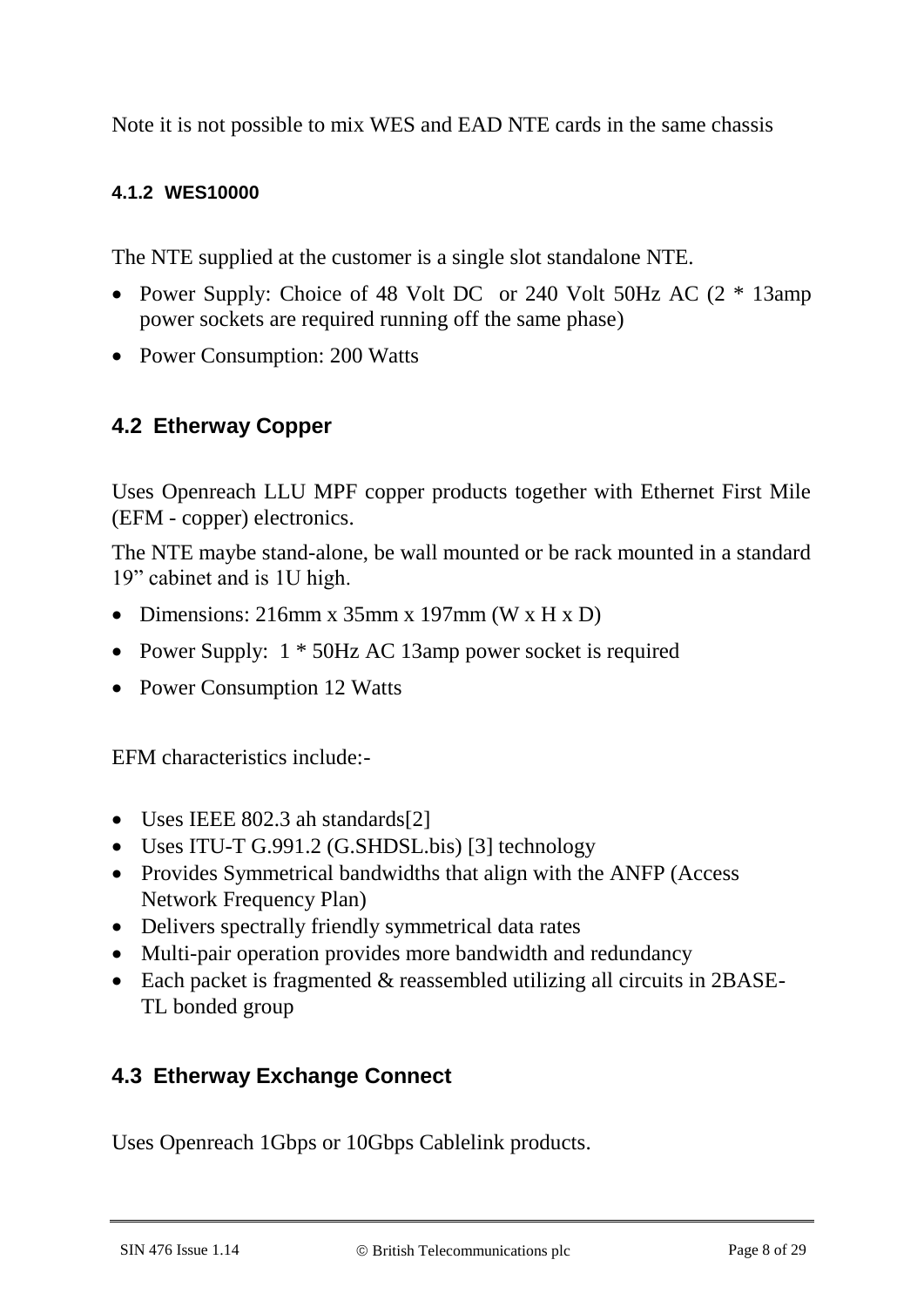Services using this access type are restricted to CP's that have a presence in the BT PoP building.

Connectivity to this service is via a patch panel located in the multi user area of the exchange building. Bandwidth is available at 1Gbps and 10Gbps.

For identification of transmit and receive legs of Hydra cables, the convention is that transmission from BT Transmission equipment (e.g. DWDM) to the Customer Patch Panel will be to the Odd Fibre on the Cable Link.

Transmission from the Customer Patch Panel to BT Transmission equipment will always be to the Even Fibre i.e. 2, 4 & 6 on the Cable Link.

Please note, when repairing Hydra cables, please ensure this convention is followed.

## **4.4 Etherway Radio**

The Radio system comprises both internal equipment and external equipment mounted aloft on the rear of the Antenna. The external equipment is powered directly from the internal equipment via a single coaxial cable.

### **Indoor Equipment (INU)**

- Guaranteed -5 $\degree$  to +45 $\degree$  C
- Extended  $-5^\circ$  to  $+55^\circ$  C
- 44mm (1RU) x 482mm x 290mm (or 345mm with required recess bracket) [HxWxD)
- $\bullet$  Weight ~4.2kg
- $-48V$  DC, 50-54W (for a 1+0 system)

The internal equipment is designed to be installed within a rack using 19inch fixings. All connections are on the front of the INU. The INU can be mounted with the front face in line with the 19" fixings, or recessed 55mm to allow for the bending radius of the incoming cables.

It is recommended that a 5Amp fuse is fitted in line with the DC power to the INU.

### **Outdoor Equipment (ODU)**

- Guaranteed -33 $\degree$  to +55 $\degree$  C
- Extended -50 $\degree$  to +65 $\degree$  C
- The AVIAT ODU dimensions are 287mm x 287mm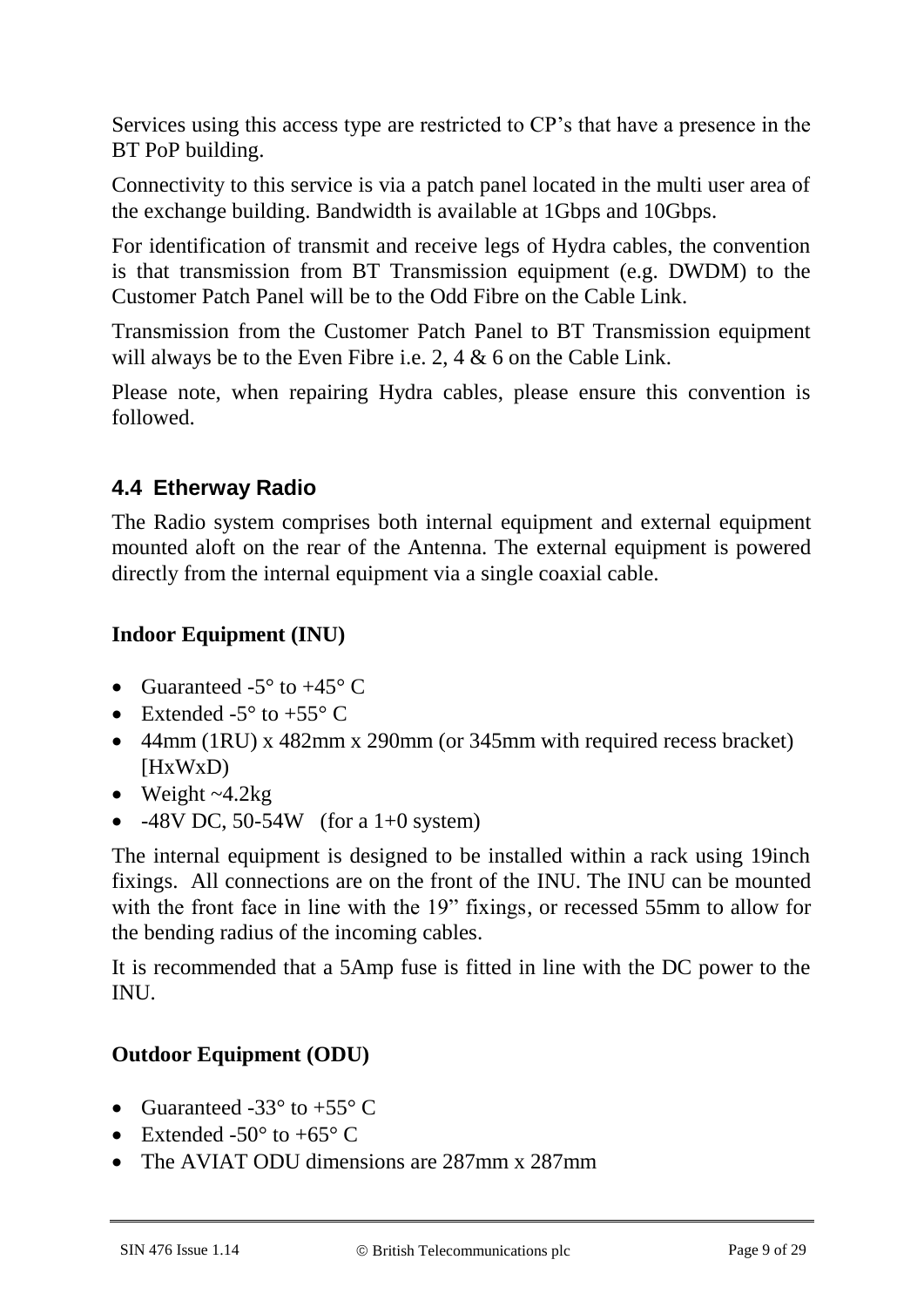- The weight of the ODU is  $6.4kg(14lb)$
- The weight of a typical 0.3M dia Antenna is 6.5kg

The outdoor equipment consists of the ODU containing the electronics, which is attached to the Antenna. Typically the Antenna size will be 0.3M, 0.6M, 1.2M in diameter and is dependent on the link length.

#### **Power**

• The input to the INU is -48 volts. There is an optional wall mounted AC /DC power unit providing 75watts (DC) which is sufficient for a 1+0 radio system.

## **4.5 Etherway Superfast GEA**

Uses Openreach GEA/FTTC/FTTP products.

Two versions of the NTE are used depending on the access technology (FTTC or FTTP).

**For FTTP based connections –** The ONT (Optical Network Terminating unit) is a wall mounted device, deployed within the customer premises terminating the FTTP fibre.

- Dimensions: 155mm x 195mm x 34mm (W x H x D)
- Power Supply:  $1 * 50$ Hz AC 13amp power socket is required
- Power Consumption <12 Watts

#### **For FTTC based connections**

FTTC customer presentation is currently via an Openreach VDSL modem or via a Communication provider (CP) provided VDSL modem (i.e. "Wires Only" GEA). SIN498 (Generic Ethernet Access Fibre to the Cabinet (GEA-FTTC))provides details for both these deployment scenarios. Early in 2016, the Openreach modems will be cease to be supplied by Openreach at which stage the customer presentation will be via the NTE5 ("Wires Only GEA").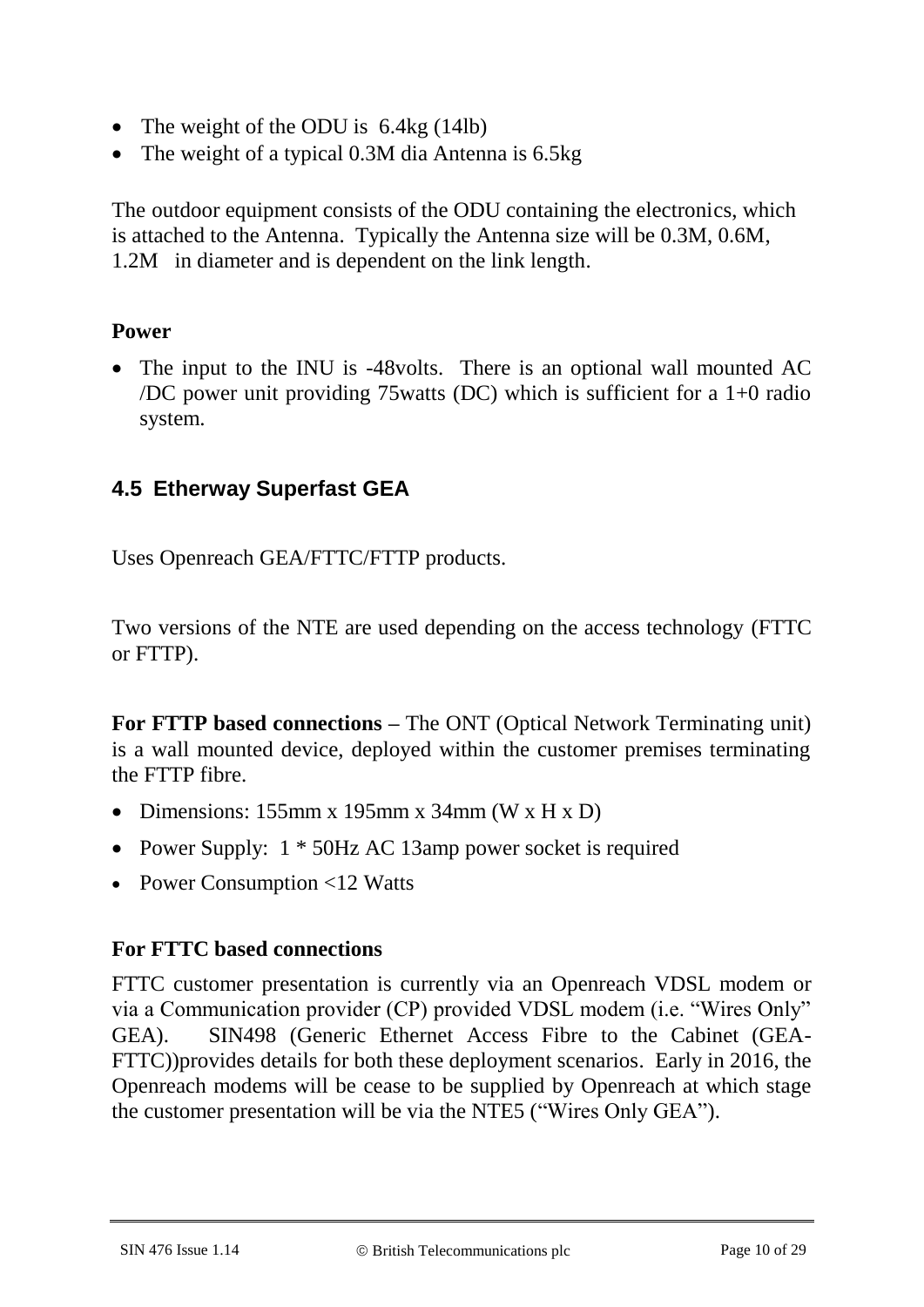For Wires Only GEA access, The CP will require a micro-filter for correct functionality. Refer to SIN498 (Generic Ethernet Access Fibre to the Cabinet (GEA-FTTC)) for details.

### **4.6 Etherway Data Centre Bespoke Access**

Etherway Data Centre Bespoke Access allows the Data Centre Customer to connect directly to a 21C Ethernet PoP at 1Gb (via a Patch Panel).

It is the Customer's responsibility to provide the physical connectivity from the Patch Panel to their CPE.

### **4.7 Etherway Hull Bespoke Access**

Etherway Hull Bespoke Access allows customers within the Hull area to connect to a Hull located 21C Ethernet PoP using accesses provided by the local incumbent access provider.

### **4.8 Etherway 10G Bespoke Access**

The Openreach OSA NTE is supplied to provide a 10G DWDM bearer between the Customer Premise and the 21C Ethernet PoP. Customer interfaces will be offered via an optical patch panel or directly on a 1U or 7U NTE using Dual LC interfaces.

#### 1U Chassis

- Dimensions: OSA 1U chassis requires a minimum of 5U space.
	- o 1U for each chassis
	- o 1U for the network management router
	- o 1U for each customer panduit cable management
	- o 1U for each customer patch panel
	- o 1U for Network Patch Panel
- Power Supply:
	- o NTE: 2 \* 240V (50Hz) AC 13amp power sockets are required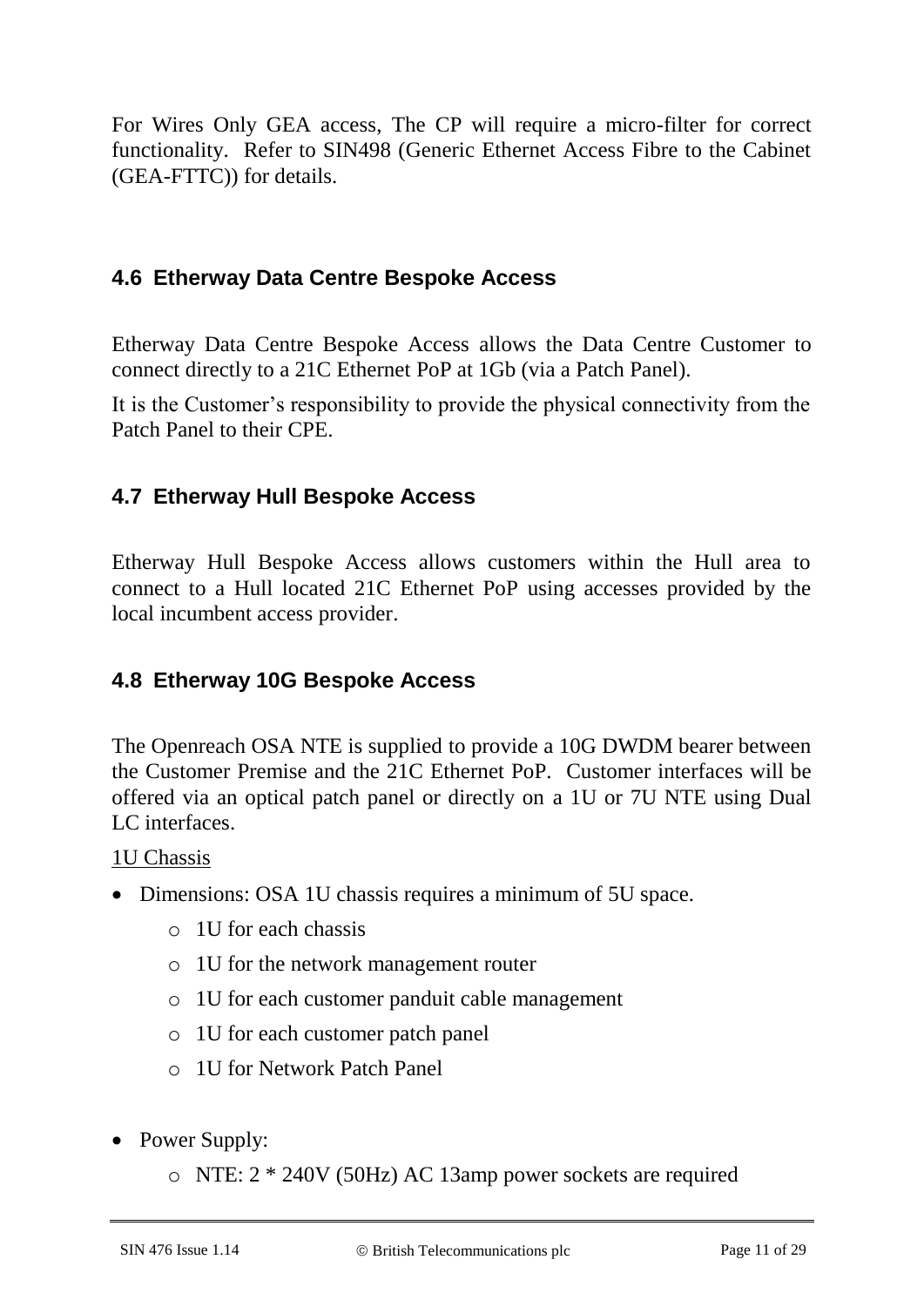- o Management Router: 1 \* 240V (50Hz) AC 13amp power socket is required (for non-RO1 services)
- Power Consumption: OSA 1U Chassis/cards consumes up to 240W (max). Plan for 44W.

#### 7U Chassis

- Dimensions: OSA 7U chassis requires a minimum of 11U space.
	- o 7U for each chassis
	- o 1U for the network management router
	- o 1U for each customer Patch panel
	- o 1U for panduit cable management system
	- o 1U for Network Patch Panel
- Power Supply:
	- o NTE: 2 \* 240V (50Hz) AC 13amp power sockets are required
	- o Management Router: 1 \* 240V (50Hz) AC 13amp power socket is required (for non-RO1 services)
- Power Consumption: OSA 7U Chassis/cards consumes up to 428W (max). Plan for 76W.

## **5. Access Resilience Options**

| <b>Access</b><br><b>Type</b>     | <b>Etherway</b><br>Copper    | <b>Etherway Fibre</b>         |             | <b>Etherway</b><br><b>Exchange</b><br><b>Connect:</b><br>1Gbps $\&$<br>10Gbps | <b>Etherway</b><br>Data<br>Centre<br><b>Bespoke</b><br><b>Access</b> | <b>Etherway</b><br>Hull<br><b>Bespoke</b><br><b>Access</b> | <b>Etherway</b><br>10G<br><b>Bespoke</b><br><b>Access</b> | <b>Etherway</b><br>Radio | <b>Etherway</b><br><b>Superfast</b><br><b>GEA</b> |
|----------------------------------|------------------------------|-------------------------------|-------------|-------------------------------------------------------------------------------|----------------------------------------------------------------------|------------------------------------------------------------|-----------------------------------------------------------|--------------------------|---------------------------------------------------|
|                                  |                              | 10Mbps,<br>100Mbps<br>& 1Gbps | 10Gbps      | &<br>1Gbps<br>10Gbps                                                          | 1Gbps                                                                | 10Mbps,<br>100Mbps<br>& 1Gbps                              | 10Gbps                                                    | 100Mbps                  | 10Mbps,<br>100Mbps<br>& 1Gbps                     |
| <b>Delivery</b><br><b>Method</b> | <b>EFM LLU</b><br><b>MPF</b> | $WES^*$ &<br><b>EAD</b>       | <b>WES</b>  | <b>Cablelink</b>                                                              | N/A                                                                  | 3rd Party<br><b>Access</b><br><b>OLO</b>                   | <b>OSA</b>                                                | Radio                    | <b>FTTC/FT</b><br>TP                              |
| <b>Standard</b>                  | Y                            | Y                             | Y           | Y                                                                             | Y                                                                    | $\underline{Y}$                                            | Y                                                         | Y                        | Y                                                 |
| <b>Protected</b>                 | N                            | Y                             | $\mathbf N$ | N                                                                             | N                                                                    | N                                                          | N                                                         | $\mathbf N$              | N                                                 |
| <b>Diverse</b>                   | N                            | Y                             | Y           | Y                                                                             | N                                                                    | $\underline{\mathbf{N}}$                                   | Y                                                         | N                        | N                                                 |
| <b>Diverse</b><br>(Split Site)   | N                            | Y                             | Y           | N                                                                             | N                                                                    | N                                                          | Y                                                         | N                        | N                                                 |
| Diverse +                        | N                            | Y                             | Y           | N                                                                             | N                                                                    | N                                                          | Y                                                         | N                        | N                                                 |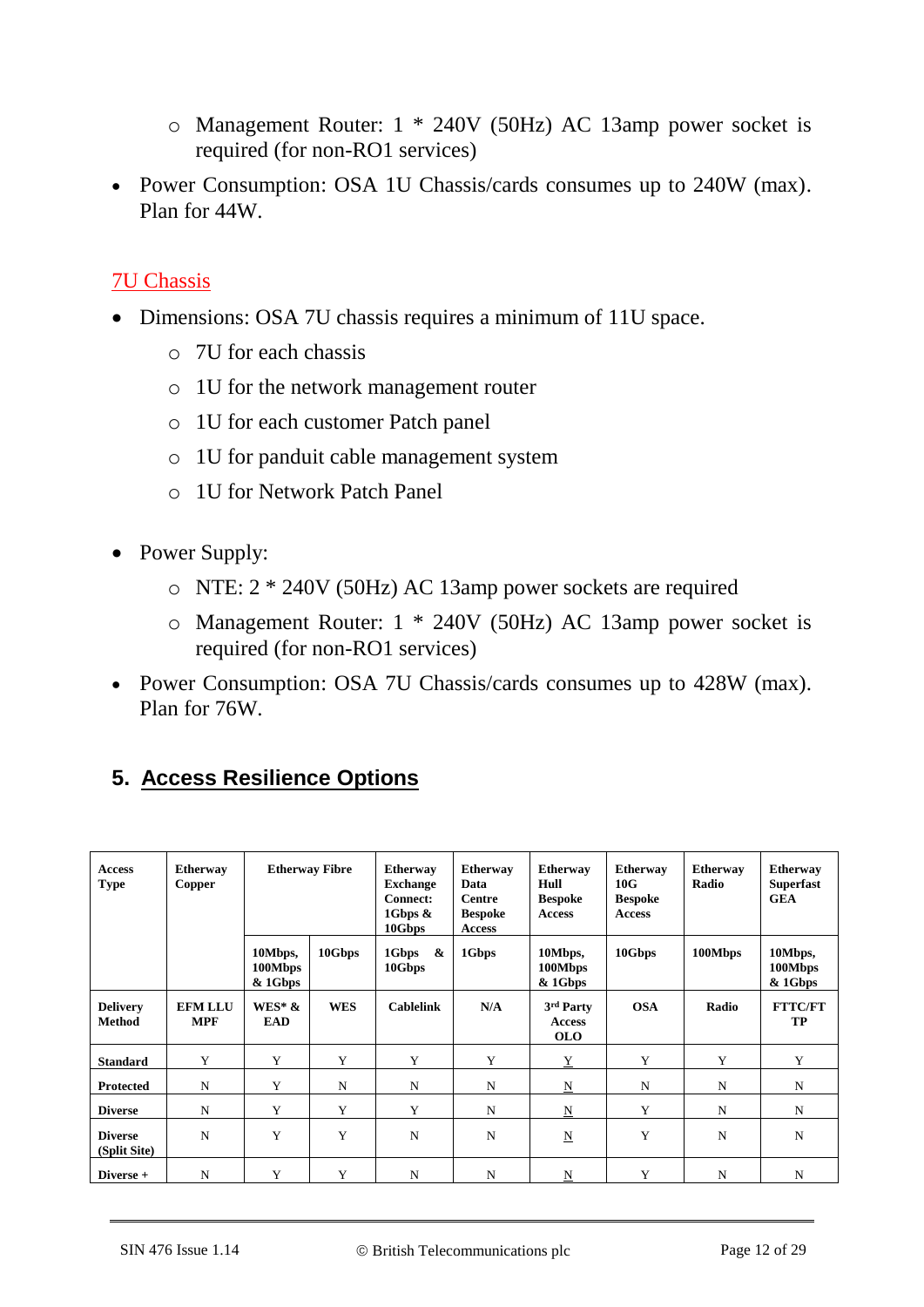| Diverse+     |  |  | $\overline{\phantom{a}}$ |  |  |
|--------------|--|--|--------------------------|--|--|
| (Split Site) |  |  |                          |  |  |

\* Not available for new supply

#### **Access Resilience Option Table**

### **6. Interface Types and Connectors**

| <b>Access Type</b>                                | Interface(s)                  | <b>Connector Types</b> | <b>Duplex Setting</b>   |
|---------------------------------------------------|-------------------------------|------------------------|-------------------------|
| <b>Etherway Copper</b>                            | 10 Base-T MDI*                | RJ45                   | Full Duplex Only        |
|                                                   | 100Base-T MDI*                |                        |                         |
| Etherway (fibre)                                  | 10 Base-T MDI/MDI-X**         | RJ45                   | Full Duplex Only        |
| 10Mbps, 100Mbps                                   | 100Base-T MDI/MDI-X**         |                        |                         |
| Etherway (fibre)                                  | 1000 Base-LX (SMF)            | Dual LC                | Full Duplex Only        |
| 1Gbps                                             | 1000 Base-SX (MMF)            |                        |                         |
| Etherway (fibre)<br>10Gbps                        | 10GBase-LR (SMF) - LAN PHY    | SC/PC                  | Full Duplex Only        |
| <b>Etherway Exchange</b><br><b>Connect 1Gbps</b>  | 1000Base-LX (SMF)             | SC/APC                 | <b>Full Duplex Only</b> |
| <b>Etherway Exchange</b><br><b>Connect 10Gbps</b> | 10GBase-LR (SMF) - LAN PHY    | SC/APC                 | Full Duplex Only        |
| <b>Etherway Radio</b>                             | 100Base-T                     | <b>RJ45</b>            | Full Duplex Only        |
| <b>Etherway Superfast</b><br><b>GEA (FTTP)</b>    | 10Base-T/100Base-T/1000Base-T | <b>RJ45</b>            | Full Duplex Only        |
| <b>Etherway Superfast</b><br>GEA (FTTC)***        | 10Base-T/100Base-T            | RJ45                   | Full Duplex Only        |
| <b>Etherway Data Centre</b>                       | 1000 Base-LX (SMF)            | SC/PC                  | Full Duplex Only        |
| <b>Bespoke Access</b>                             | 1000 Base-SX (MMF)            |                        |                         |
| <b>Etherway Hull Bespoke</b>                      | 10 Base-T                     | <b>RJ45</b>            | Full Duplex Only        |
| <b>Access</b>                                     | 100Base-T                     |                        |                         |
|                                                   | 1000 Base-SX (MMF)            |                        |                         |
| <b>Etherway 10G</b><br><b>Bespoke Access</b>      | 10GBase-LR (SMF) - LAN PHY    | SC/PC                  | <b>Full Duplex Only</b> |

#### **Interface Types and Connector Table**

\*The Etherway Copper NTE uses an MDI interface, i.e. a straight through cable is required (by default).

\*\*The WES & EAD NTEs use MDI/MDI-X autocross capability on the RJ45 port to automatically compensate for the use of an incorrect cable type, for example if a crossed Cat 5 Ethernet cable is used instead of a straight one (or vice-versa).

\*\*\*Where GEA-FTTC "Wires Only" presentation is provided, this will be via an NTE5.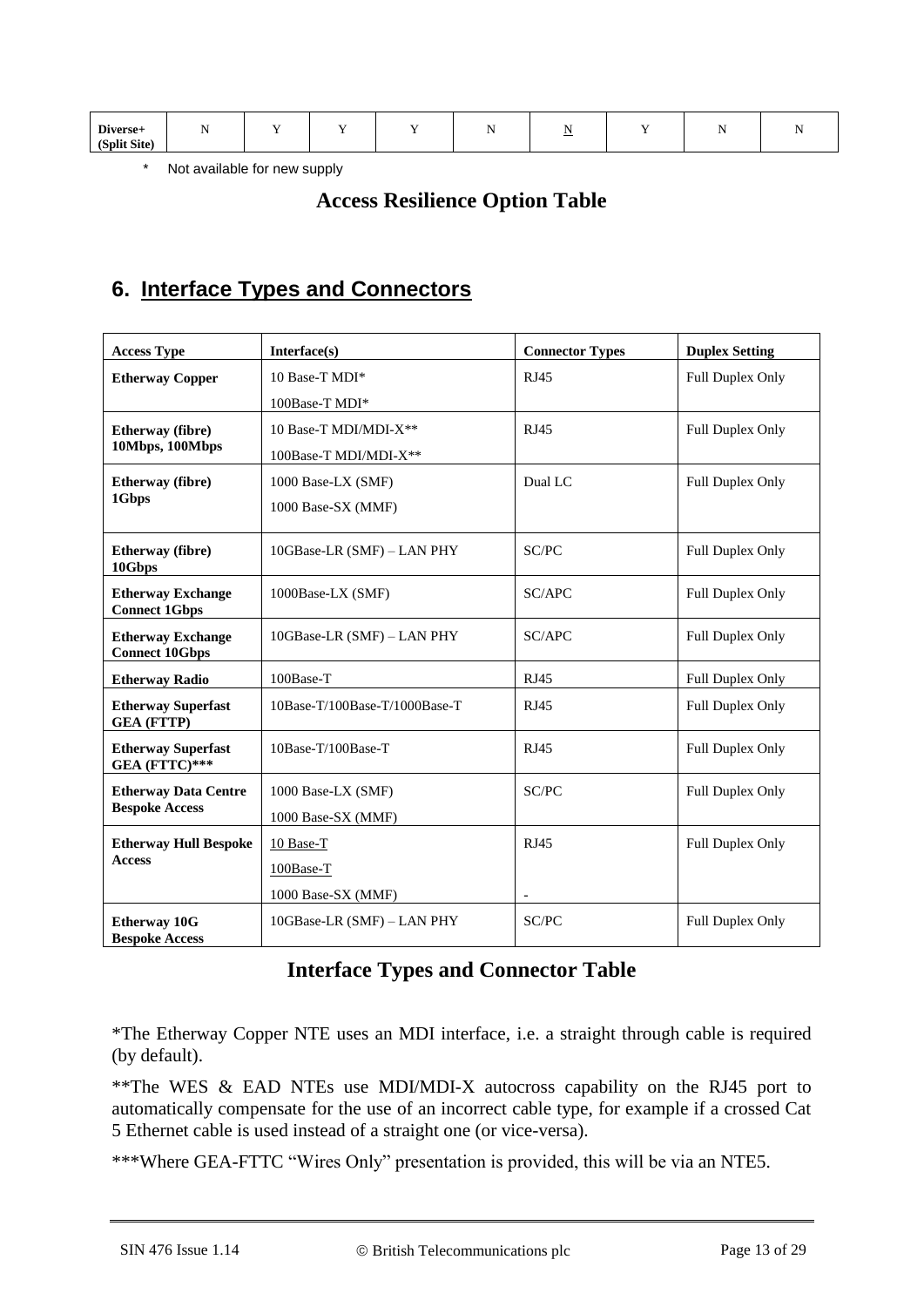# **7. Auto-negotiate Settings**

| <b>Access</b><br><b>Type</b>     | <b>Etherway</b><br>Copper    | <b>Etherway Fibre</b> |                       |                    | <b>Etherway</b><br><b>Exchange</b><br><b>Connect:</b><br>1Gbps $\&$<br>10Gbps | <b>Etherway</b><br>Data<br><b>Centre</b><br><b>Bespoke</b><br><b>Access</b> | <b>Etherway</b><br>Hull<br><b>Bespoke</b><br><b>Access</b> | <b>Etherway</b><br>10G<br><b>Bespoke</b><br><b>Access</b> | <b>Etherway</b><br>Radio | <b>Etherway</b><br><b>Superfast</b><br><b>GEA</b> |                                 |
|----------------------------------|------------------------------|-----------------------|-----------------------|--------------------|-------------------------------------------------------------------------------|-----------------------------------------------------------------------------|------------------------------------------------------------|-----------------------------------------------------------|--------------------------|---------------------------------------------------|---------------------------------|
|                                  |                              |                       | 10Mbps, 100Mbps       | 1Gbps              | 10Gbps                                                                        | $1Gbps \&$<br>10Gbps                                                        | 1Gbps                                                      | 10Mbps,<br>100Mbps<br>& 1Gbps                             | 10Gbps                   | 100Mbps                                           | 10Mbps,<br>100Mbps<br>$&$ 1Gbps |
| <b>Delivery</b><br><b>Method</b> | <b>EFM</b><br><b>LLU MPF</b> | <b>WES</b>            | EAD                   | EAD,<br><b>WES</b> | <b>WES</b>                                                                    | <b>Cablelink</b>                                                            | N/A                                                        | 3rd Party<br><b>Access</b><br><b>OLO</b>                  | <b>OSA</b>               | Radio                                             | <b>FTTC</b><br><b>FTTP</b>      |
| Auto- neg<br>setting             | <b>OFF</b>                   | <b>OFF</b>            | $ON*$<br>(selectable) | $ON^*$             | N/A                                                                           | $ON*$                                                                       | N/A                                                        | $ON*$                                                     | N/A                      | <b>OFF</b>                                        | $ON**$                          |

### **Auto-negotiation Setting Table**

\* The customer's equipment needs to be set to Auto-negotiate "on" in order to work correctly with the Etherway service.

\*\* The customer's equipment needs to be set to Auto-negotiate "on" in order to work correctly with the Etherway service & the NTE will negotiate interface speed.

### **8. Network Link Loss Forwarding**

For Etherway (fibre) 1Gbps using WES delivery, Network Link Loss Forwarding is signalled using C1/C2 auto-negotiate.

For Etherway (fibre) 10/100Mbps using WES delivery and for all Etherway (fibre) using EAD delivery, when a break is detected on the Etherway the client access port is shut down to indicate the state of the infrastructure. Note that in the event of a break detection, only the affected Etherway client port is shut down, all other client ports on the VPN remain operational.

On Etherway Copper, Etherway Exchange Connect, Etherway Data Centre Bespoke Access E& Etherway Superfast GEA, Network Link Loss Forwarding is not used.

For Etherway Radio, Network and User Link Loss Forwarding are both used. This means that, in addition to Network Link Loss Forwarding, loss of signal at an Ethernet client port is propagated to the client port on the remote end of the radio link.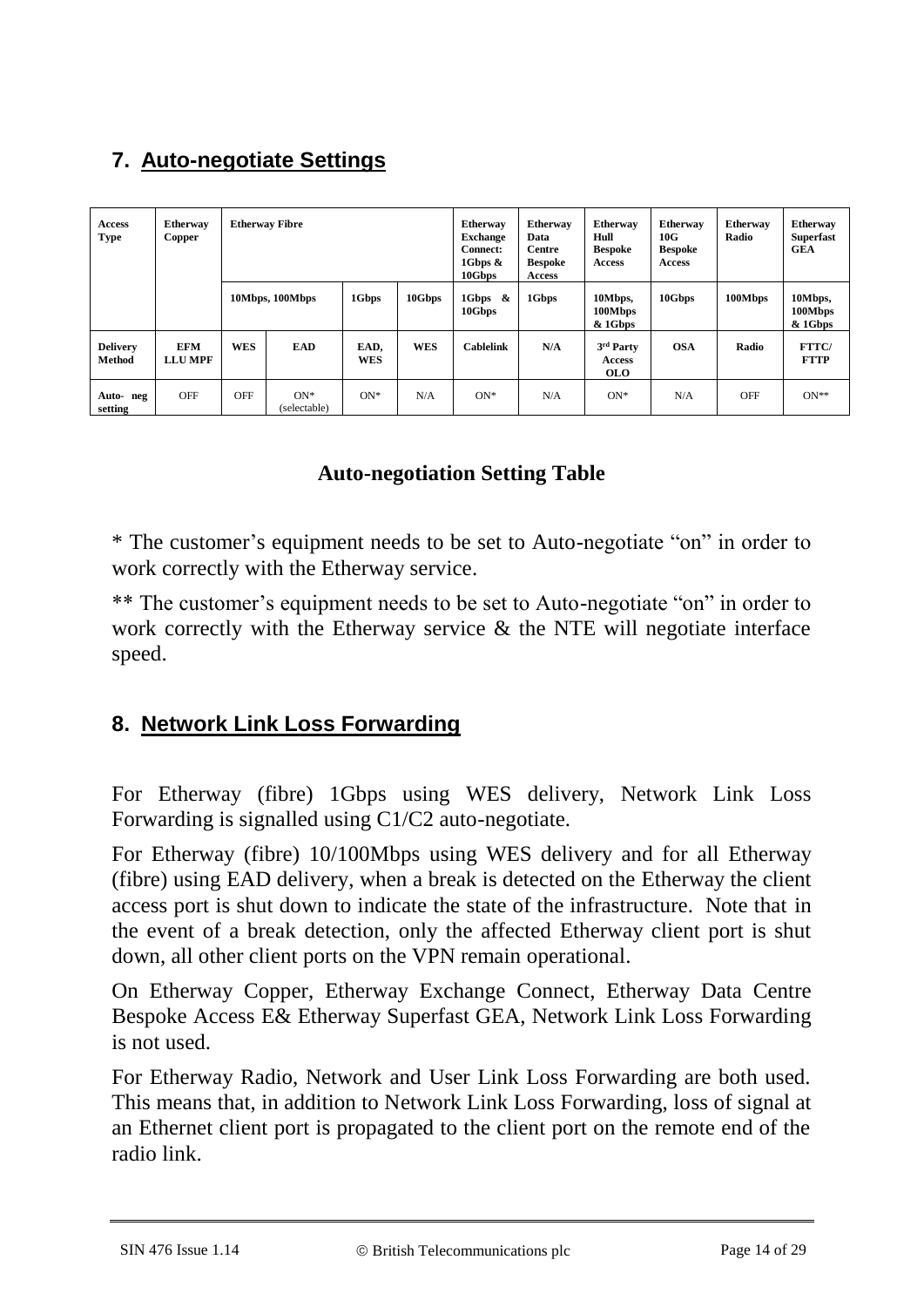For Etherway 10G Bespoke Access, Network Link Loss Forwarding is signalled using Local Fault as per IEEE802.3.

## **9. Frame Sizes Supported**

On all Etherway types the minimum frame size supported is 64 bytes.

| <b>Access</b><br><b>Type</b>     | <b>Etherway</b><br>Copper    | <b>Etherway Fibre</b> |                 |                    |            | <b>Etherway</b><br><b>Exchange</b><br><b>Connect:</b><br>1Gbps &<br>10Gbps | <b>Etherway</b><br>Data<br><b>Centre</b><br><b>Bespoke</b><br><b>Access</b> | <b>Etherway</b><br>Hull<br><b>Bespoke</b><br>Access | <b>Etherway</b><br>10G<br><b>Bespoke</b><br><b>Access</b> | <b>Etherway</b><br>Radio | <b>Etherway</b><br><b>Superfast</b><br><b>GEA</b> |
|----------------------------------|------------------------------|-----------------------|-----------------|--------------------|------------|----------------------------------------------------------------------------|-----------------------------------------------------------------------------|-----------------------------------------------------|-----------------------------------------------------------|--------------------------|---------------------------------------------------|
|                                  |                              |                       | 10Mbps, 100Mbps | 1Gbps              | 10Gbps     | 1Gbps &<br>10Gbps                                                          | 1Gbps                                                                       | 10Mbps,<br>100Mbps<br>& 1Gbps                       | 10Gbps                                                    | 100Mbps                  | 10Mbps,<br>100Mbps<br>& 1Gbps                     |
| <b>Delivery</b><br><b>Method</b> | <b>EFM</b><br><b>LLU MPF</b> | <b>WES</b>            | <b>EAD</b>      | EAD,<br><b>WES</b> | <b>WES</b> | <b>Cablelink</b>                                                           | N/A                                                                         | 3rd Party<br><b>Access</b><br><b>OLO</b>            | <b>OSA</b>                                                | Radio                    | FTTC/<br><b>FTTP</b>                              |
| $MTU^*$                          | 1600                         | 1548                  | 2000            | 2000               | 2000       | 2000                                                                       | 2000                                                                        | 2000                                                | 2000                                                      | 2000                     | 1530<br>(FTTP)                                    |
|                                  |                              |                       |                 |                    |            |                                                                            |                                                                             |                                                     |                                                           |                          | 1530<br>(FTTC)                                    |

 $\leq$ SIN 498 states that the maximum supported Ethernet frame size is 1530 bytes (excluding IFG and pre-amble and single/double tag – see **Error! Reference source not found.**)>

\* Maximum Transmission Unit

## **Frame Sizes Supported Table**

When an EVC routes between 2 different Etherway types the MTU supported is the lowest of the 2 access types.

## **10. Etherflow Bandwidth Sizes Supported**

A range of Etherflow (Etherflow Connected & Etherflow Dynamic) bandwidths are available from 200kbps to 2.5Gbps. All Etherflow bandwidths can be used across all Etherway types up to the bandwidth of the Etherway itself. Etherflow bandwidths in excess of 1G are only supported off 10G Etherways.

## **10.1 Large Etherflows**

Etherflow bandwidths greater than 1G, i.e. 1.5G, 2G and 2.5G are supported via a 10G Etherways. At the current time, large Etherflows are only offered on Etherflow Connected services.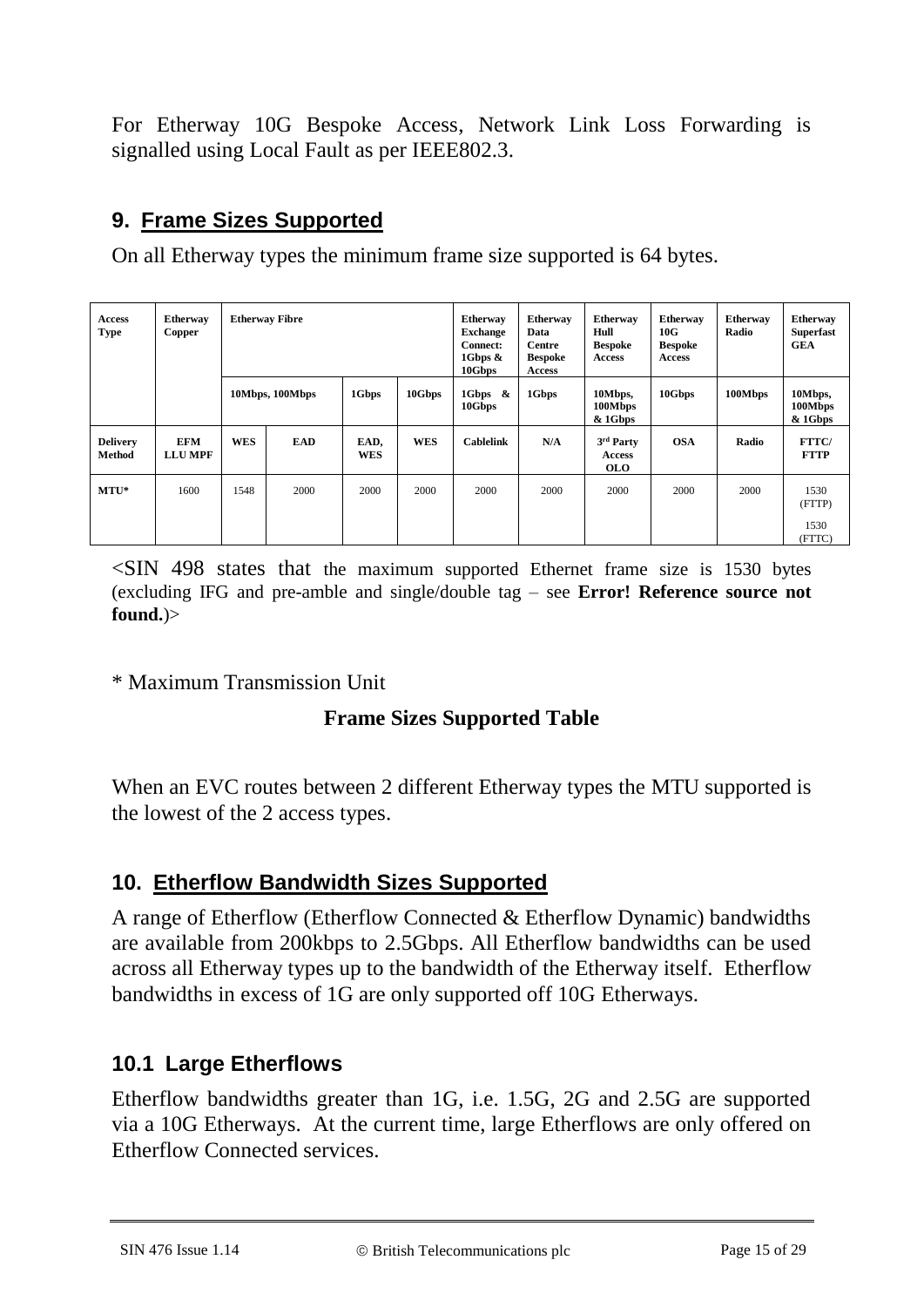These bandwidth options are only suitable where customer traffic uses multiple service flows within the 1.5G, 2G or 2.5G Etherflow, i.e. variations in the IP address or MAC address must be apparent. Large service flows and/or tunnelling of the IP traffic, such as some encryption protocols may result in customer traffic discard.

Two example encryption protocols where large Etherflow support should work are (i.e. where only the IP payload is encrypted and not the IP header):-

- Secure Sockets Layer (SSL VPN)
- IPSec (in transport mode)

An example where variations in the IP addresses will not be visible to BT systems is IPSec (in default tunnel mode).

## **11. Etherflow Connected (Ethernet Virtual Connections)**

There are limitations on the maximum number of Etherflows allowed per Etherway:

| <b>Interface Type</b> | 10 BaseT | 100 BaseT | 10/100/1000<br><b>BaseT</b> | $1000$ BaseLX<br>1000 BaseSX | 10Gb Base LR |
|-----------------------|----------|-----------|-----------------------------|------------------------------|--------------|
| Max. Number of EVCs   | 120      | l 20      | 120                         | 400                          | 1500         |

### **Etherflow Connected Instances per Etherway Table**

Traffic is policed at the ingress port on the Ethernet switch in BT's 21CN PoP. If a customer selects Etherflow size(s) less than the Etherway bandwidth it is advisable to shape their traffic to the Etherflow size.

## **12. Etherflow Dynamic (E-LAN)**

Etherflow Dynamic service characteristics are defined below:

- All Etherways in a given E-LAN must have the same port status (Port / VLAN aware)
- Maximum of 50 Etherflow Dynamic EVC's per E-LAN<sup>1</sup>

 $\overline{a}$ 

 $<sup>1</sup>$  In some circumstances more than 50 Etherflow Dynamic EVCs per ELAN may be permitted when specifically</sup> authorised by network design. For more details speak to product line.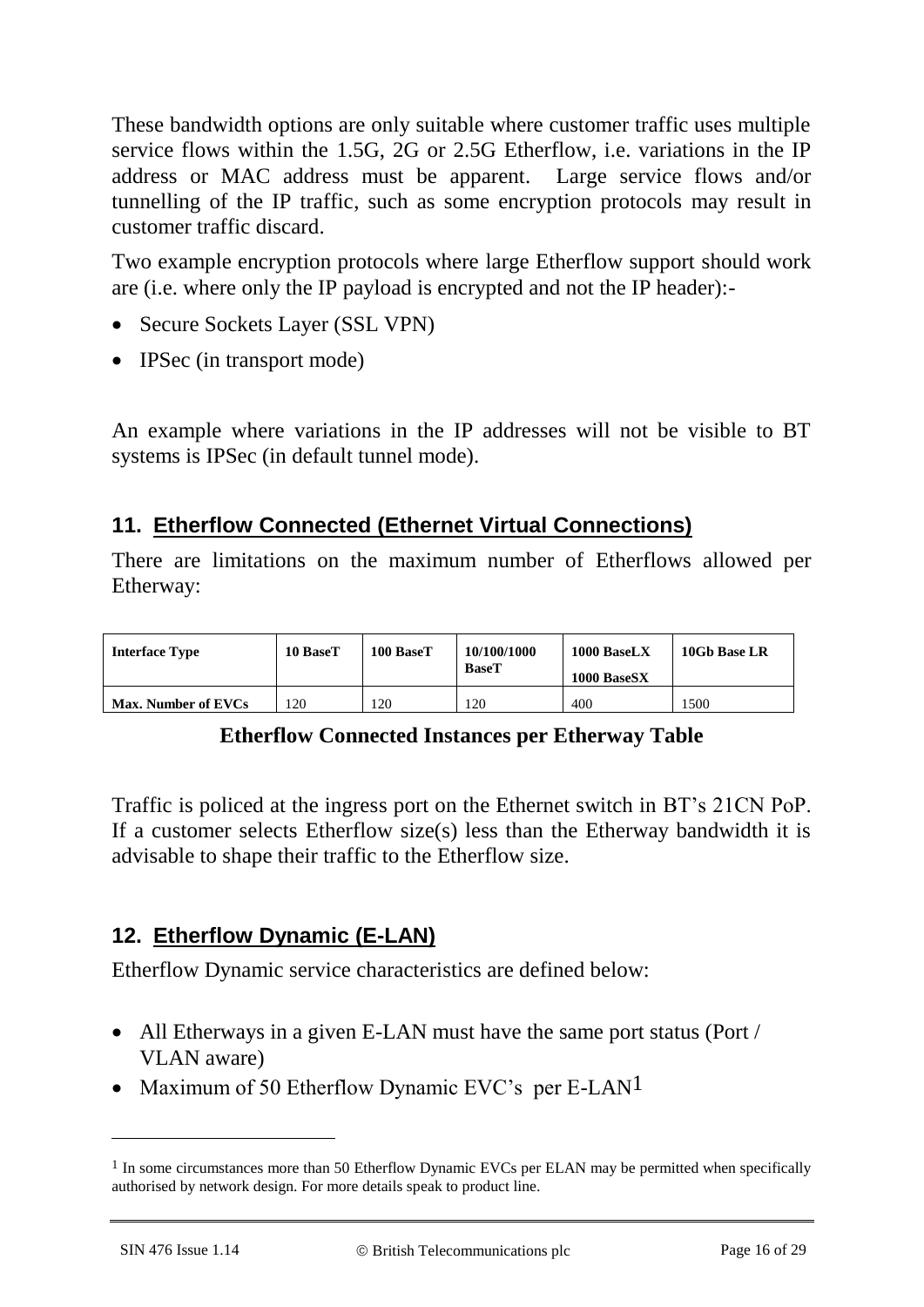- Maximum of 10 Etherflow Dynamic E-LAN's per Etherway
- Maximum of 1 Etherflow Dynamic from the same Etherway into an E-LAN
- Maximum of 2000 MAC addresses presented per E-LAN<sup>2</sup>.
- Maximum of 250Mbps Real Time traffic per Etherway
- Maximum of 500kbps Multicast traffic (not including Layer 2 Control Protocols) per Etherflow Dynamic. Etherflow Dynamic EVCs can be used on any Etherway type (Fibre, Copper & Exchange connect) and with all resilience options3.
- To ensure optimum performance of the Class of Service policy it is not recommended to mix Etherflow-connected and Etherflow-Dynamic EVCs on Etherway (copper)
- Ingress and Egress bandwidth (and associated Class of Service) needs to be appropriately dimensioned for the expected traffic flows
- All CPE devices on an E-LAN will be adjacent to each other in routing terms
- Layer 2 loops and broadcast storms need to be avoided

| <b>Interface Type</b>                                                       | 10 BaseT | 100 BaseT | 10/100/1000<br><b>BaseT</b> | 1000 BaseLX<br>1000 BaseSX | 10Gb Base LR |
|-----------------------------------------------------------------------------|----------|-----------|-----------------------------|----------------------------|--------------|
| <b>Max. Number of Etherflow</b><br>Dynamic instances per<br><b>Etherway</b> | 10       | 10        | 10                          | 10                         | 10           |

### **Etherflow Dynamic Instances per Etherway Table**

## **13. Etherflow Class of Service (CoS)**

Class of service markings allow customers to inform BT about the relative priority of their data packets. This ensures that in abnormal network conditions (such as fault situations), or if the customer sends too much data to an egress point, the customer's high priority traffic gets through.

There are four Etherflow CoS Options. Two are aware of customer CoS markings (Default-CoS and Multi-CoS) and two are not aware of customer markings (Standard and Premium).

1. Standard: Standard traffic is classified as Low Priority across the 21C Core. 20% of customer traffic is marked as In Contract with any remaining being marked out of contract. Out of contract traffic may be discarded in the event of network congestion.

 $\overline{a}$ 

<sup>2</sup> If a customer sends more than 2,000 MAC addresses into the ELAN they risk poor performance.

<sup>&</sup>lt;sup>3</sup> Though the customer will have to take steps to remove loops with some resilience options.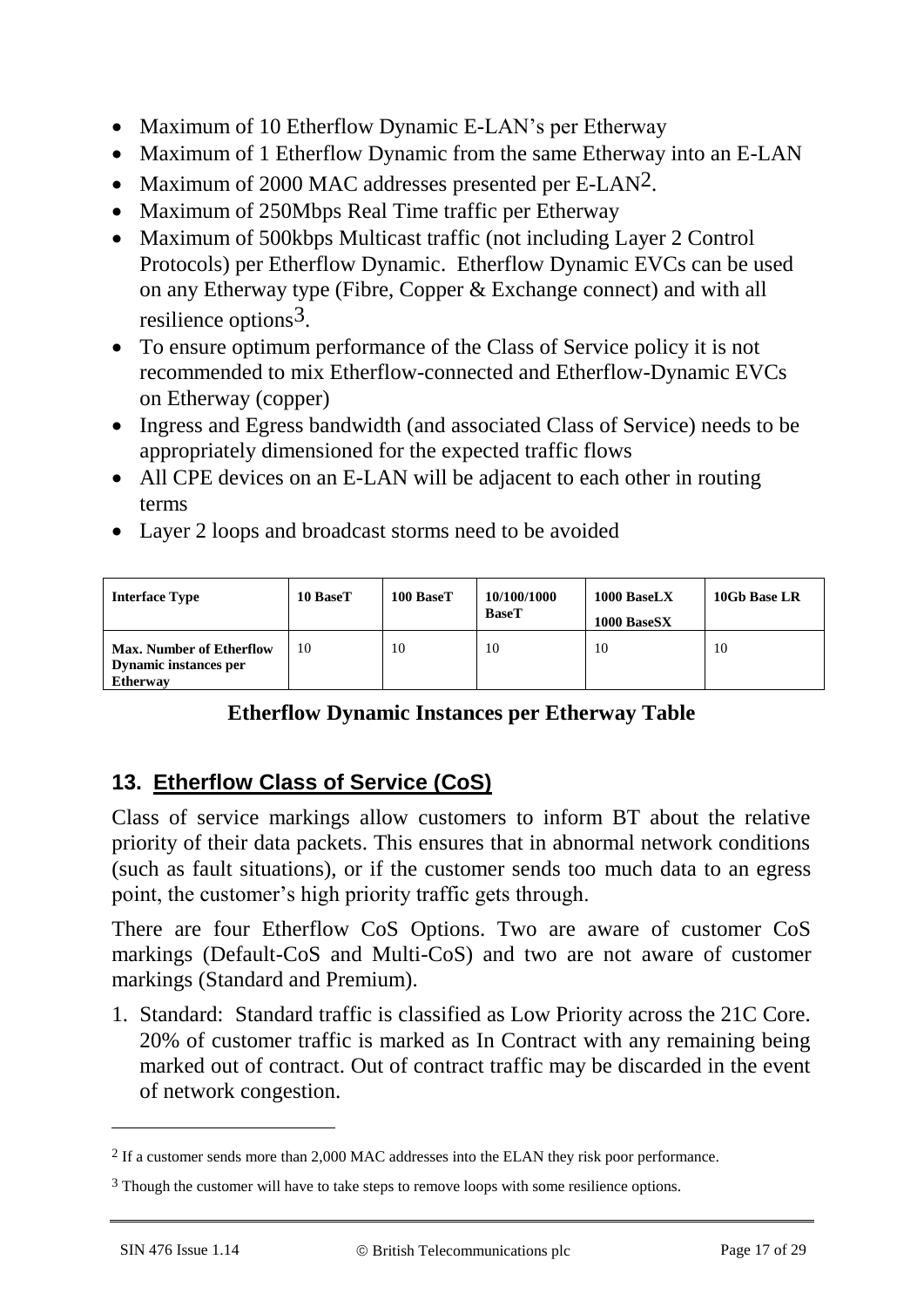- 2. Premium: Premium traffic is classified as Medium Priority across the 21C core with 100% of traffic marked In Contract.
- 3. Default-CoS/Multi-CoS: ("Default-CoS" and "Multi-CoS", both use Ethernet 802.1p bits to mark the priority as shown in the following table:

| 802.1p   | <b>Multi-CoS</b>               | Default-CoS                 |
|----------|--------------------------------|-----------------------------|
| 7        | Low Priority (In Contract)     | Low Priority (In Contract)  |
| 6        | Low Priority (In Contract)     | Low Priority (In Contract)  |
| 5        | <b>High Priority</b>           | Low Priority (In Contract)  |
| 4        | Low Priority (In Contract)     | Low Priority (In Contract)  |
| 3        | Medium Priority (In Contract)  | Low Priority (In Contract)  |
| 2        | Medium Priority (Out Contract) | Low Priority (In Contract)  |
| 1        | Low Priority (Out Contract)    | Low Priority (Out Contract) |
| $\bf{0}$ | Low Priority (In Contract)     | Low Priority (In Contract)  |

**Class of Service Table**

With Multi-CoS, traffic is policed to the overall purchased bandwidth (so 100%) of traffic can be In Contract) and the High Priority traffic is policed to the purchased amount of High Priority traffic.

With Default-CoS, traffic is policed to the overall purchased bandwidth. Only 20% of traffic can be marked In Contract. Traffic exceeding this will be treated as out of contract across the BT network. Out of contract traffic may be discarded in the event of network congestion.

If a customer chooses Port mode the BT CoS policy will interact with 802.1p bits sent in the data packet (which may be intended for customer only use).

If a customer chooses Port mode and does not place any 802.1p bit in the packet the BT CoS policy will transmit the packet through the Low Priority In Contract queue.

### **13.1 CoS and E-LAN services**

With E-LAN Etherflows, Broadcast and Multicast traffic from the customer is classified as Low Priority (In Contract) and limited to 500kbps.

In addition to classifying traffic based on the 802.1p value, the customer Layer 2 control traffic (ARP, IEEE group MAC addresses (e.g. STP) and IETF local network control traffic (e.g. OSPF)) shall be classified as Medium Priority (In Contract). Such traffic is rate limited to 500kbps.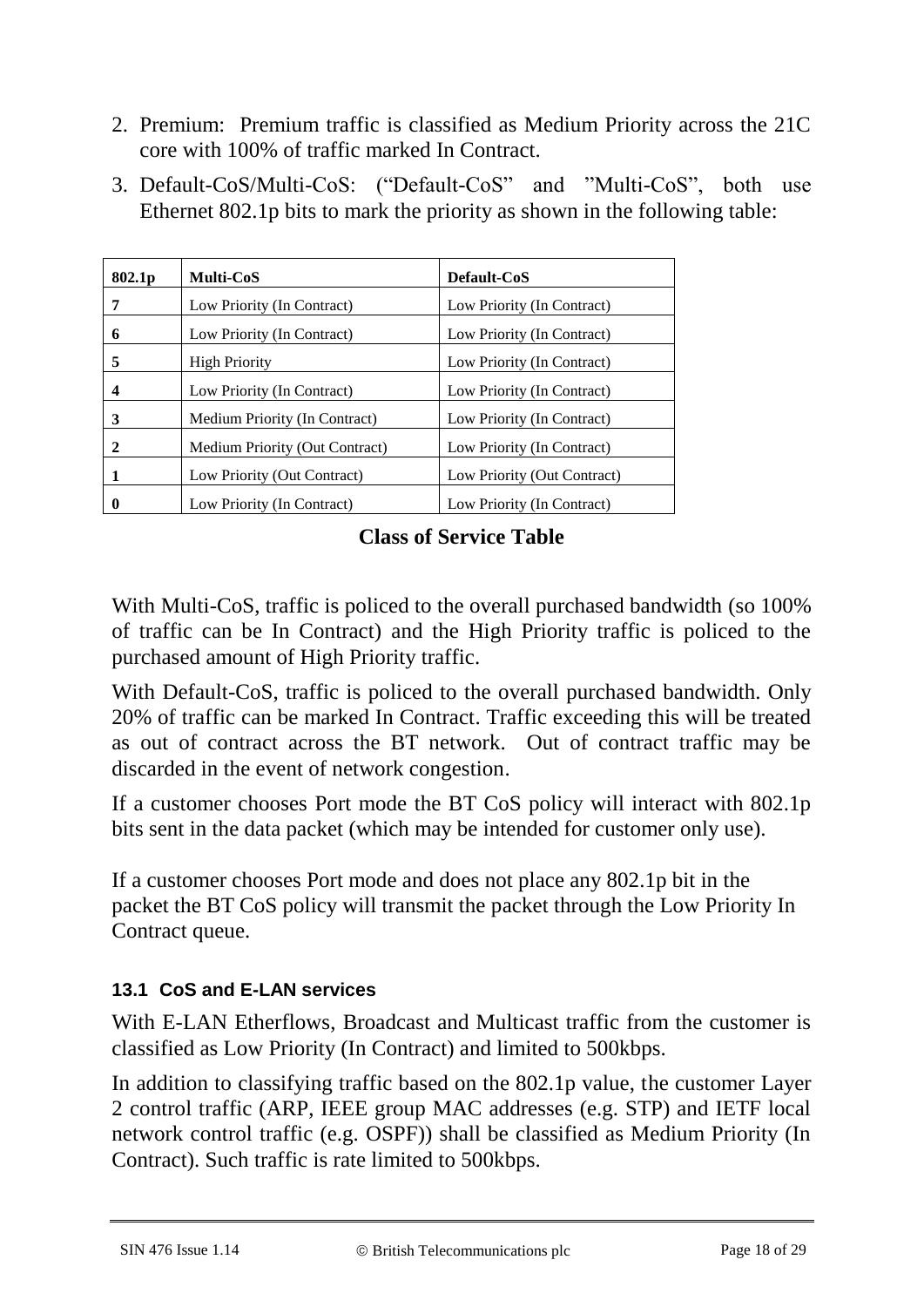| <b>Control Traffic</b>                                | <b>Match Criteria</b>                                |
|-------------------------------------------------------|------------------------------------------------------|
| <b>IETF IPv4 Local Control (inc.</b><br><b>OSPF</b> ) | MAC addresses 01-00-5E-00-00-00 to 01-00-5E-00-00-FF |
| <b>IETF IPv6 Local Control (inc.</b><br><b>OSPF</b> ) | MAC addresses 33-33-00-00-00-00 to 33-33-00-00-00-FF |
| <b>IEEE Group MAC Addresses</b>                       | MAC addresses 01-80-C2-00-00-00 to 01-80-C2-00-00-3F |
| ARP                                                   | Ethertype $0x0806$                                   |

**Layer 2 Control Traffic Table**

Note: The range of MAC addresses that includes IP control traffic also carries other IP multicast groups. If these groups are used by the customer then they will be classified as control traffic by the BT service. The customer should take steps to ensure they do not congest this multicast bandwidth otherwise they risk dropping some control traffic.

### **13.2 CoS and GEA Superfast Etherways**

GEA Superfast Etherways only support two CoS options (Default-CoS and Multi-CoS). Standard and Premium are not supported on this Etherway type.

For CoS to work effectively on GEA superfast Etherways, the customer should use VLAN aware Etherways.

### **13.3 CoS and Copper Etherways**

Customers using Copper Etherways for Default-CoS and Multi-CoS EVCs are advised to always mark their traffic priority, even when using Port based Etherways.

## **14. Port Types**

For each Etherway on an Ethernet VPN the customer can choose between three configuration options:

1. Port Mode (IEEE802.3) – The Etherway will be transparent to all VLAN tags sent by the customer. Only a single EVC can be provided through this configuration.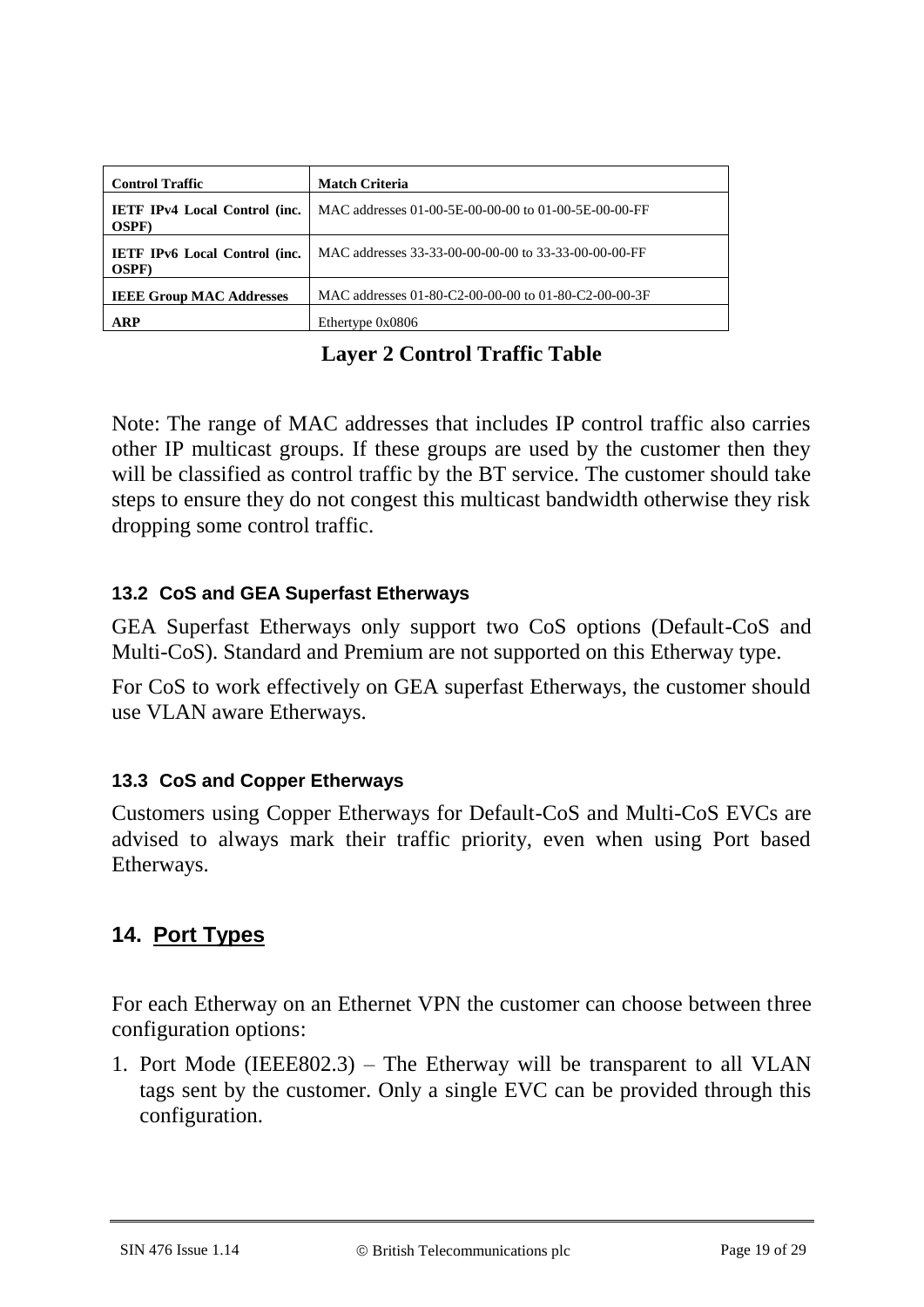- 2. VLAN Aware (segmented) Mode (IEEE802.1q) The customer will need to tag each frame with a VLAN ID in order to identify which EVC the frame is for.
- 3. Stacked VLAN Mode (IEEE802.1QinQ) There are two options for ordering an EVC end-point that terminates on a Stacked VLAN Mode Etherway, as defined below. Note that EVC end-points using Option (a) and Option (b) can co-exist on the same 'Stacked VLAN mode' Etherway
	- a. The customer specifies both the outer SVLAN identifier and the inner CVLAN identifier on the EVC order form. The customer will need to tag each frame with both the SVLAN and CVLAN in order to identify which EVC the frame is for.
	- b. The customer specifies the SVLAN identifier, and selects the 'wildcard' option for the CVLAN on the EVC order form. The customer will need to tag each frame with the SVLAN in order to identify which EVC the frame is for.

Note that VLAN IDs are unique to each Etherway only. If required, the same VLAN ID can be utilised multiple times on the same VPN. VLAN IDs must be in the range 1 to 4094. Where GEA is used, the range is 2 to 4094 as VLANid 1 is reserved as specified in the GEA SIN 498/506.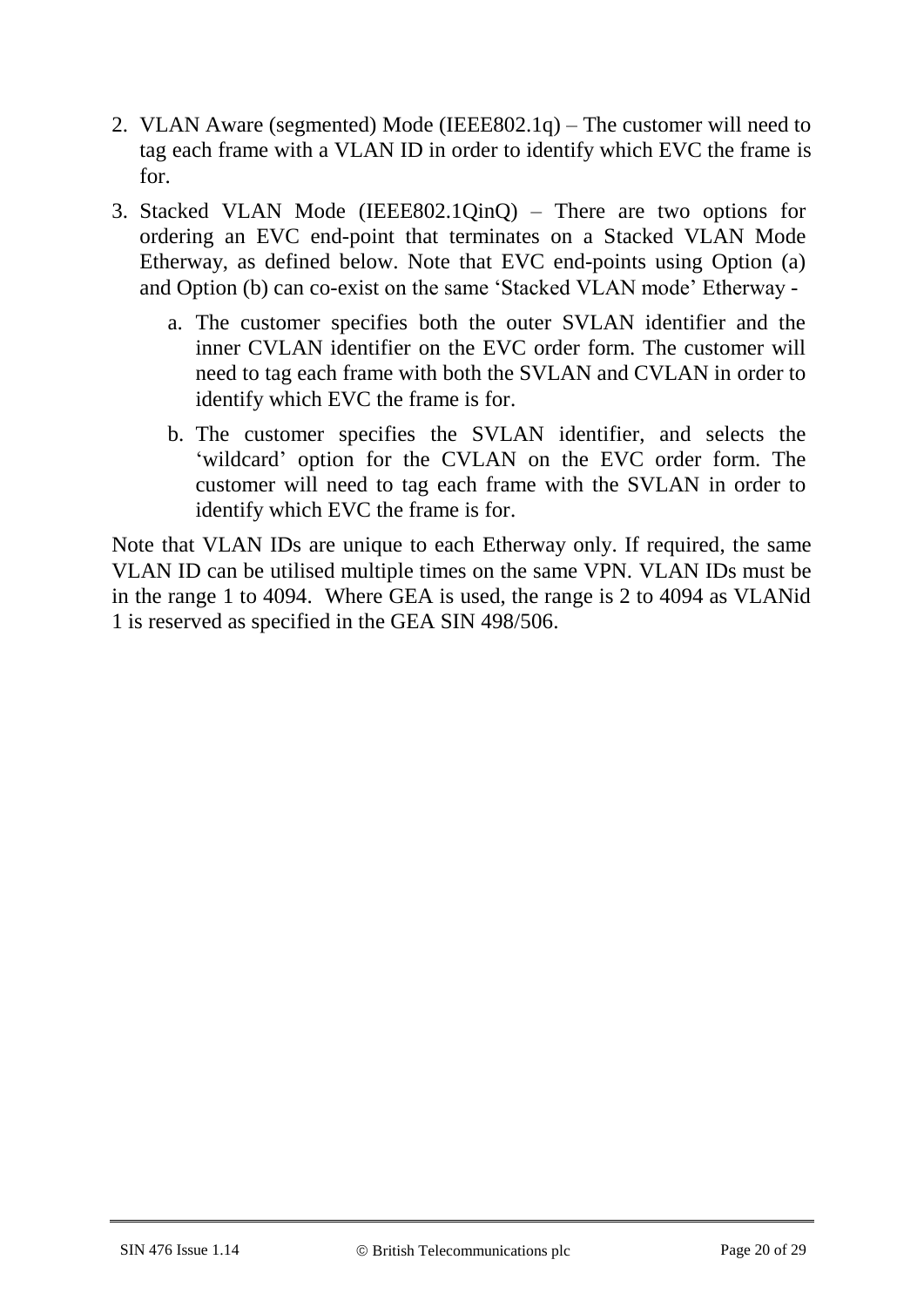

In VLAN aware mode the customer must identify each packet using a VLAN tag (using TPID 0x8100). When the frame gets to the BT's Ethernet Edge switch the traffic will be routed to the correct EVC and the tag will be discarded.

In Stacked VLAN Mode, the customer must identify each packet using either two VLAN tags (Option (a)) or one VLAN tag (Option (b)). Both tags should use TPID 0x8100. When the frame gets to the BT's Ethernet Edge switch, the traffic will be routed to the correct EVC and the tag(s) that were used to route the EVC will be discarded.

### **15. Transparency**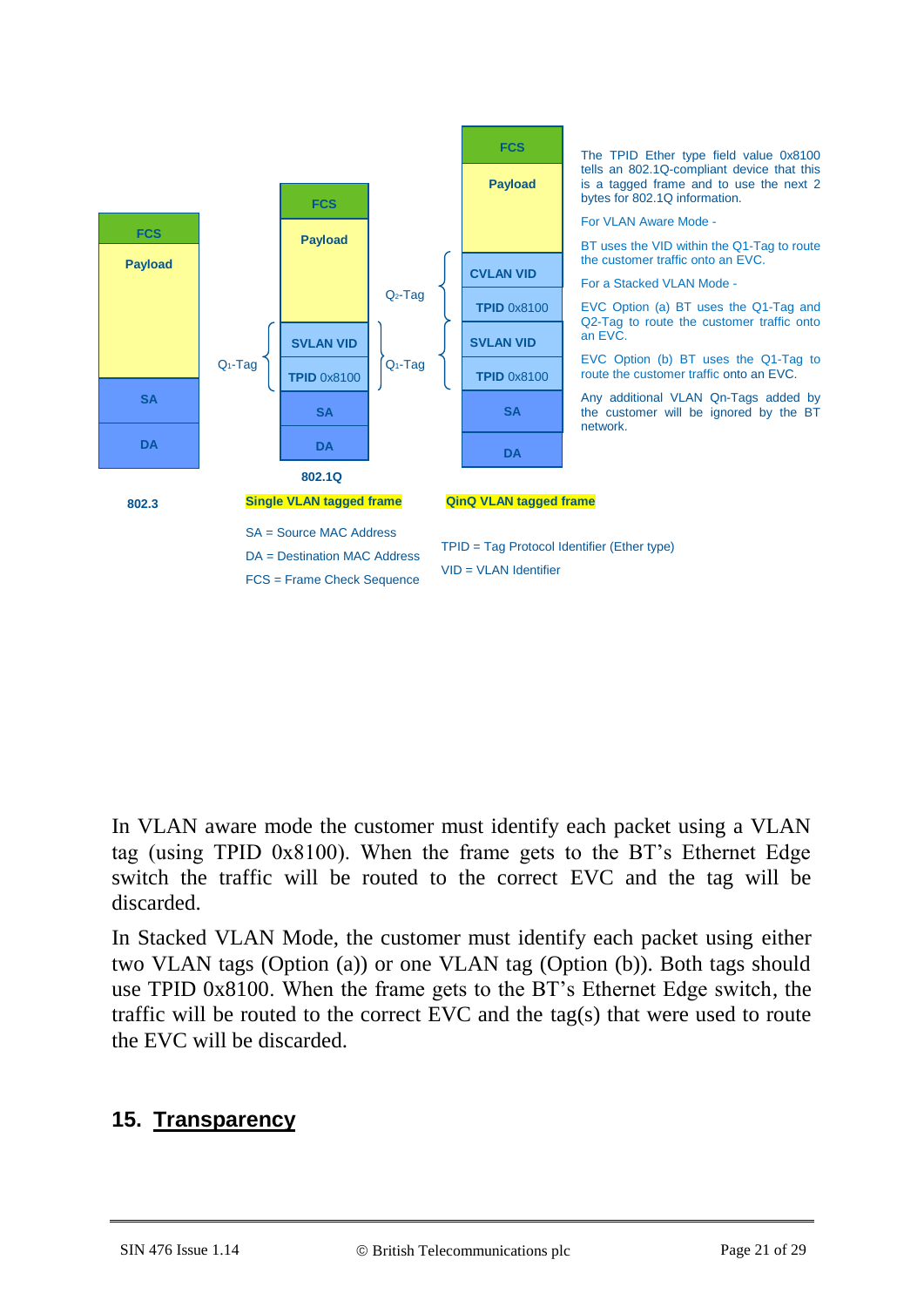#### **15.1 Etherflow Connected (E-Line)**

BT Ethernet is transparent to the Layer 2 protocols defined below.

| <b>Protocol Usage</b>                                                          | <b>Destination MAC Address</b> | <b>Layer 2 Control Protocol</b><br><b>Handling</b> |
|--------------------------------------------------------------------------------|--------------------------------|----------------------------------------------------|
| <b>Customer Bridge Group Address:-</b><br><b>Spanning Tree STP, RSTP, MSTP</b> | $01 - 80 - C2 - 00 - 00 - 00$  | Tunnelled and is transparent to the<br>Service     |
| <b>All LANs Bridge Management Group Address</b>                                | $01-80-C2-00-00-10$            | Tunnelled and is transparent to the<br>Service     |

### **Etherflow Connected Transparency Table**

All other Layer 2 protocols generated by the Customer are not guaranteed to be passed across the Etherflow Connected service. The customer should assume that they will be discarded.

All Layer 3 protocols generated by the Customer should be passed across the Etherflow Connected service transparently.

#### **15.2 Etherflow Dynamic (ELAN)**

The treatment of Ethernet control protocols across the E-LAN is outlined in the following table.

| <b>Protocol</b>        | <b>Destination MAC</b>                                       | <b>Port Based E-LAN</b>                           | <b>VLAN Based E-</b><br><b>LAN</b> |
|------------------------|--------------------------------------------------------------|---------------------------------------------------|------------------------------------|
| <b>STP, RSTP, MSTP</b> | $01 - 80 - C2 - 00 - 00 - 00$                                | Tunnelled and is<br>transparent to the<br>Service | Discard*                           |
| <b>GARP. MRP</b>       | $01-80-C2-00-00-20$ through<br>$01 - 80 - C2 - 00 - 00 - 2F$ | Tunnelled and is<br>transparent to the<br>Service | Discard*                           |

## **Etherflow Dynamic Transparency Table**

\*These protocols are discarded if received on an interface for a VLAN based E-LAN and are untagged. If the protocols are tagged with the correct VLAN ID then they are Tunnelled. However, these IEEE protocols are normally transmitted untagged (not within a VLAN). The operation of the protocol if transmitted within a VLAN is not defined.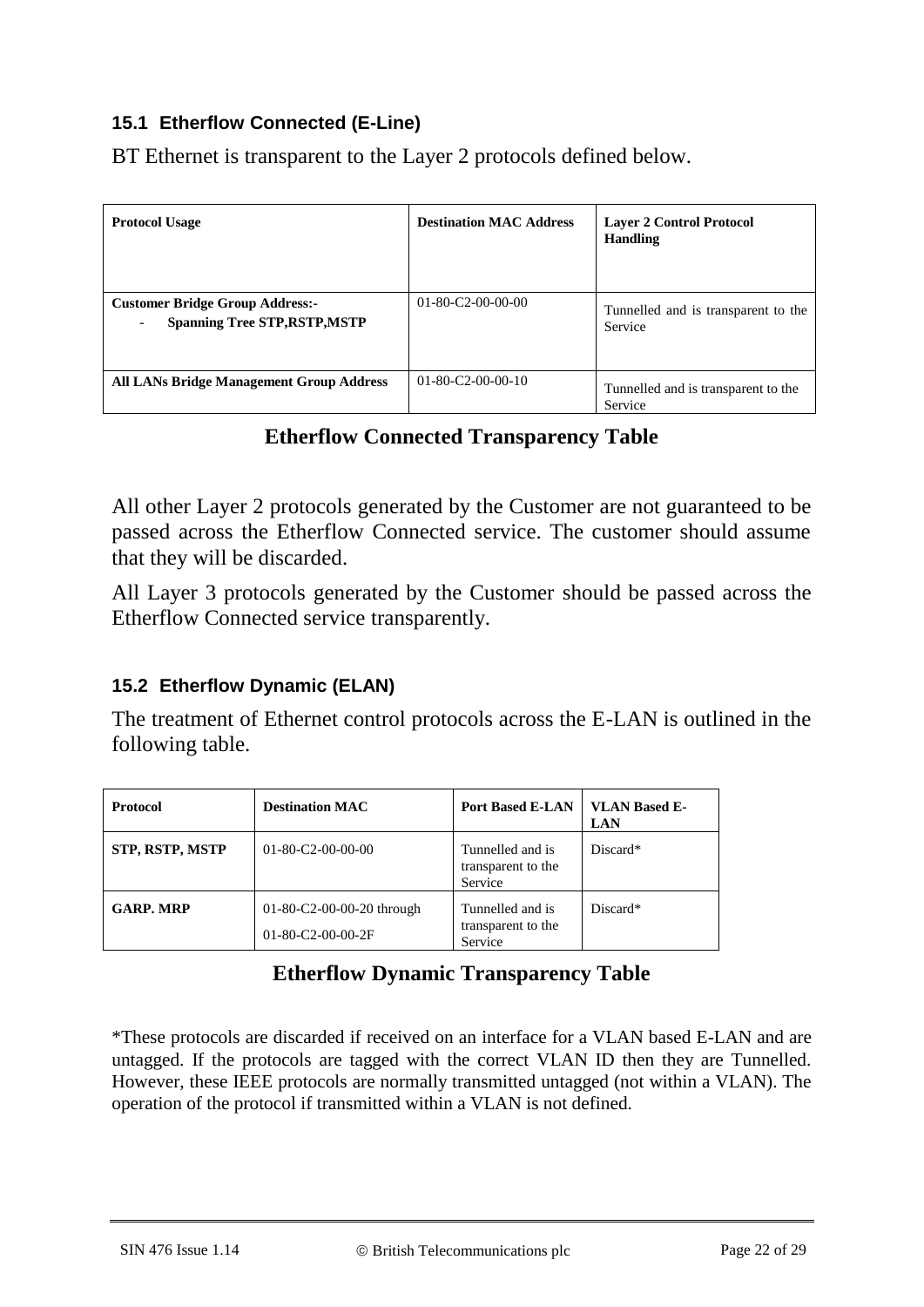All other Layer 2 protocols generated by the Customer are not guaranteed to be passed across the Etherflow Dynamic service. The customer should assume that they will be discarded.

All Layer 3 protocols generated by the Customer should be passed across the Etherflow Dynamic transparently.

#### **15.3 Etherway Superfast GEA**

When using a Superfast GEA Etherway, Customers are advised to take into account the following:-

- When GEA is used as an access to the BT Downstream 21CN Ethernet Service any IP multicast traffic MUST use a VLAN. If IP multicast traffic is not tagged, or tagged with a VLAN ID of 0, IGMP will not be forwarded transparently across the GEA.
- When GEA is used as an access to the BT Downstream 21CN Ethernet Service any DHCP will have the Option 82 Agent information added. This is added to DHCP that is sent from the GEA connected site and is removed if present from DHCP that is sent to the GEA connected site.
- When GEA is used as an access to the BT Downstream 21CN Ethernet Service any PPPoE traffic will result in additional tags to be inserted into the upstream flow (PADI) by the Intermediate Agent (IA) in the OLT. Any existing tags of the same type from the CPE will be overwritten. The IA tags will be removed by the OLT in the downstream direction (i.e. from the PADO, PADS messages).

See SIN 498/506 for further details.

### **16. Interface Descriptions**

Refer to the following Supplier Information Notes:

- SIN 431/432 (WES 10)
- SIN 433 (WES100)
- SIN 436 (WES1000)
- SIN 460 (WES 10000)
- $\bullet$  SIN 489 (OSA)
- $\bullet$  SIN 492 (EAD)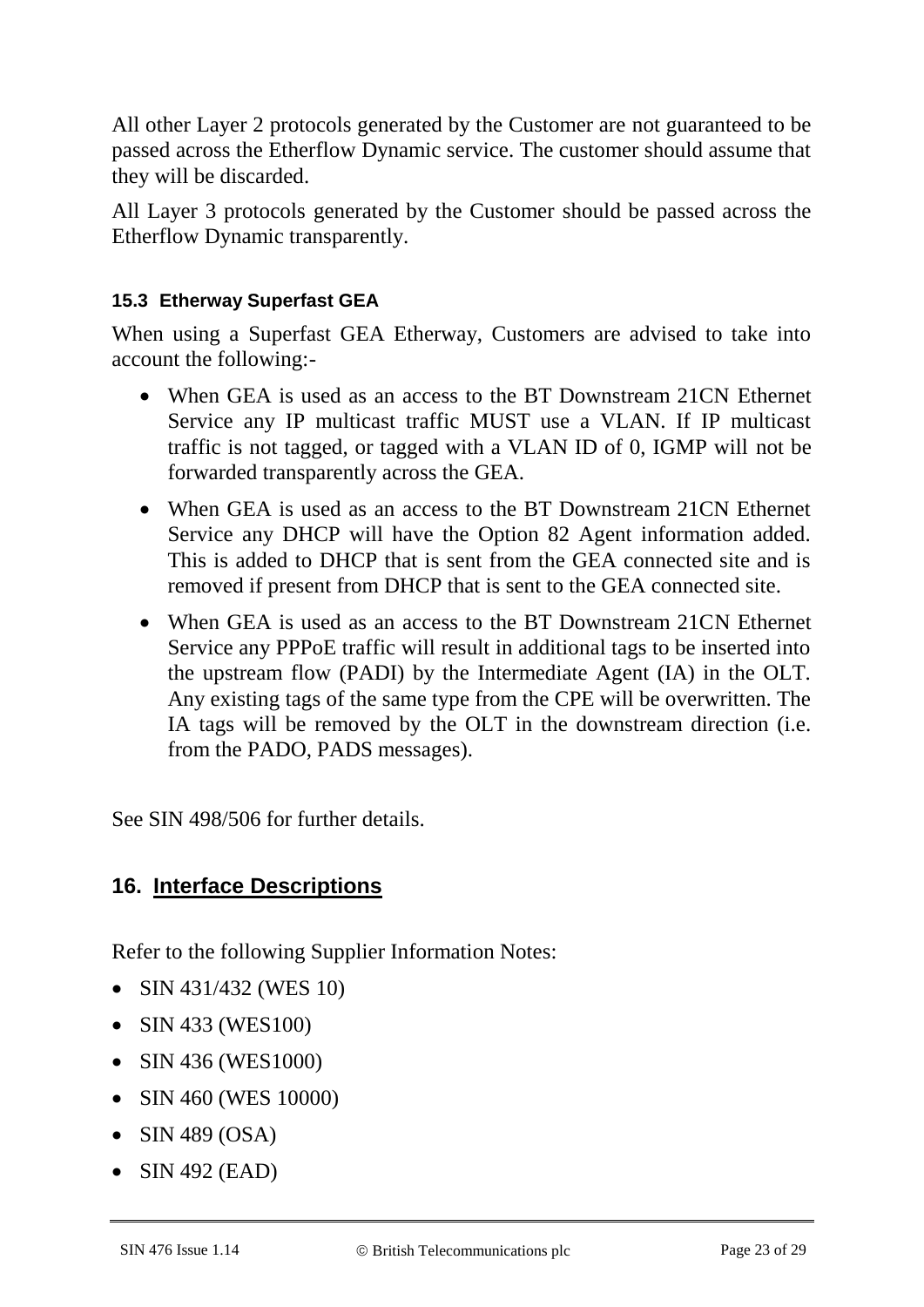- SIN 498 (GEA/FTTC)
- SIN 506 (GEA/FTTP)
- SIN 360 for Ethernet Customer Interfaces

Note that a SIN for Cablelink does not exist.

The customer provides connecting cables between the NTE and their own CPE.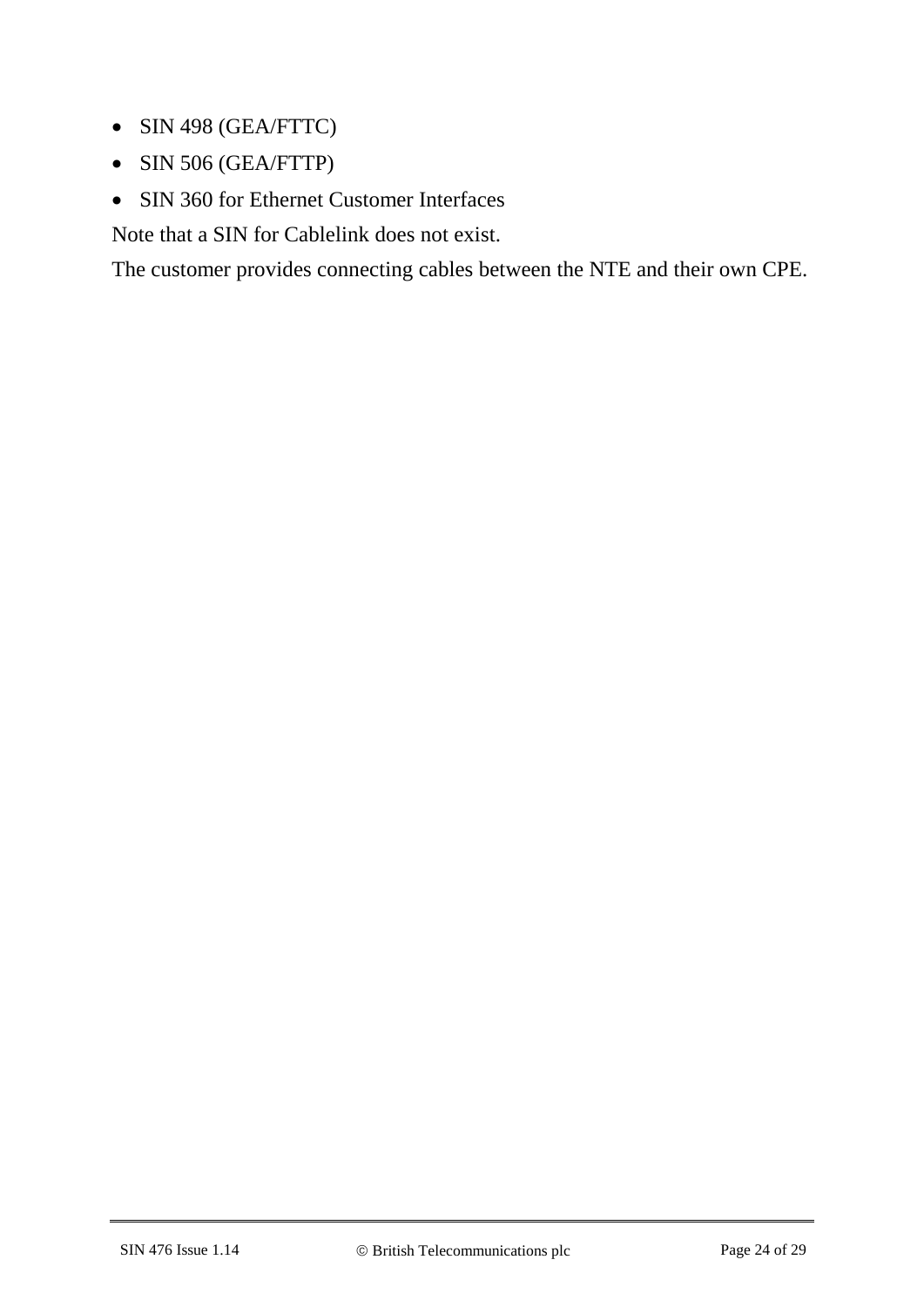## **17. References**

| $\lceil 1 \rceil$ | <b>SIN</b><br>360/460/492     | <b>Ethernet Customer Interfaces</b>                               |
|-------------------|-------------------------------|-------------------------------------------------------------------|
| $\lceil 2 \rceil$ | IEEE 802.3 ah $ EFM$ protocol |                                                                   |
| $\lceil 3 \rceil$ |                               | ITU-T G.991.2 SHDSL industry standard                             |
| [4]               | <b>IEEE P802.1p</b>           | Protocol used for QoS Marking Ethernet frames                     |
|                   | <b>SIN 498</b>                | Generic Ethernet Access Fibre to the Cabinet (GEA-<br><b>FTTC</b> |

For information on where to obtain these referenced documents, please see the document sources list at <http://www.btplc.com/sinet/>

## **18. Abbreviations**

| <b>21CN</b>   | 21 <sup>st</sup> Century Network                    |  |
|---------------|-----------------------------------------------------|--|
| <b>ANFP</b>   | <b>Access Network Frequency Plan</b>                |  |
| ARP           | <b>Address Resolution Protocol</b>                  |  |
| <b>BT</b>     | <b>British Telecommunications plc</b>               |  |
| CC            | <b>Continuity Check</b>                             |  |
| CoS           | <b>Class of Service</b>                             |  |
| <b>CPE</b>    | <b>Customer Premises Equipment</b>                  |  |
| <b>C-VLAN</b> | <b>Customer Virtual Local Area Network</b>          |  |
| <b>DWDM</b>   | Dense Wavelength Division Multiplexing              |  |
| EAD           | Ethernet Access Direct (Openreach product)          |  |
| ECC           | <b>Excess Construction Charges</b>                  |  |
| <b>EFM</b>    | Ethernet in the First Mile                          |  |
| <b>E-LAN</b>  | <b>Ethernet LAN</b>                                 |  |
| E-LMI         | <b>Ethernet Local Management Interface</b>          |  |
| <b>ETHD</b>   | Etherflow Dynamic (individual access into an E-LAN) |  |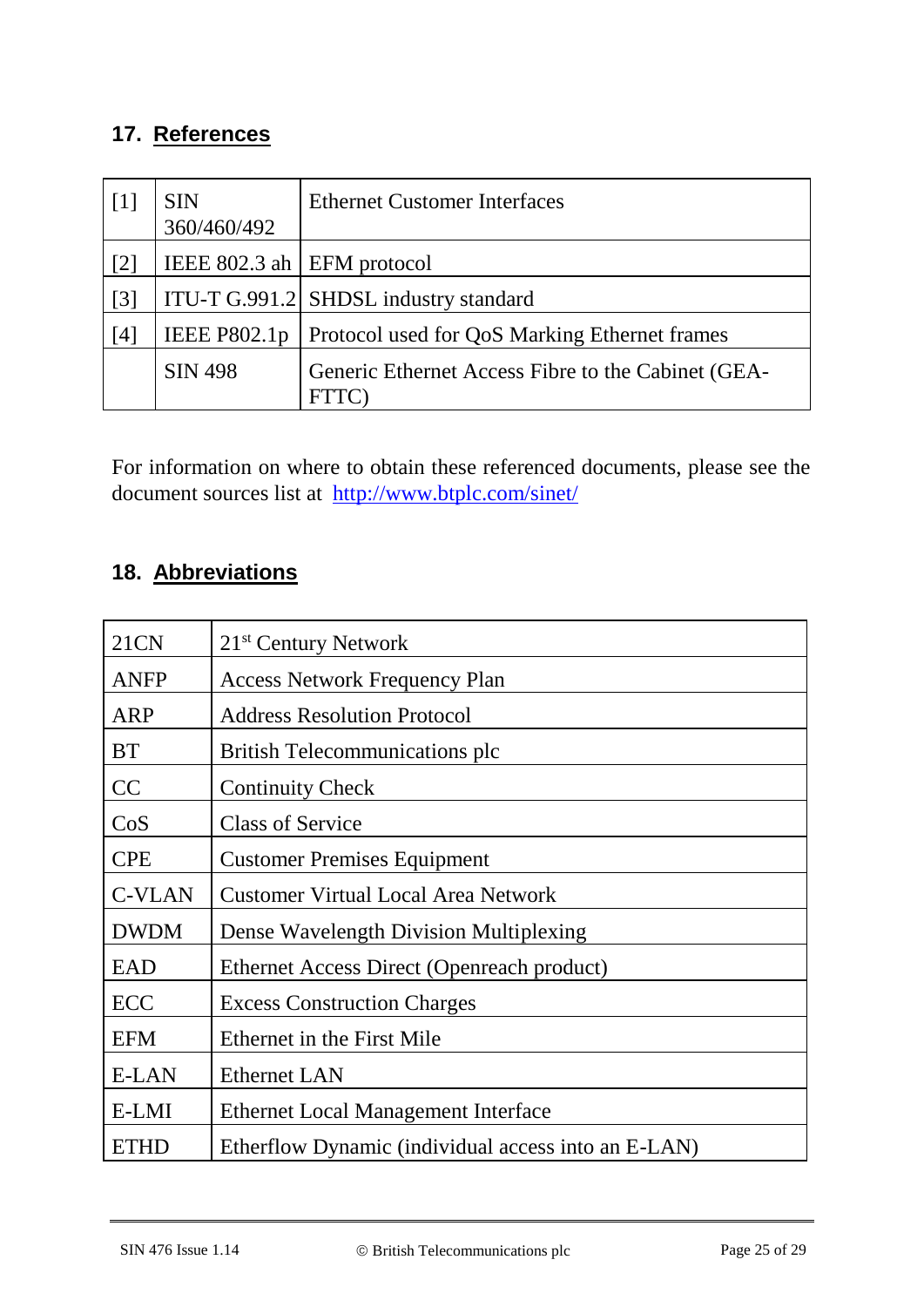| <b>EVC</b>   | <b>Ethernet Virtual Connection</b>                            |
|--------------|---------------------------------------------------------------|
| FE           | <b>Fast Ethernet</b>                                          |
| <b>GARP</b>  | Generic Attribute Registration Protocol                       |
| GigE         | <b>Gigabit Ethernet</b>                                       |
| <b>INU</b>   | Indoor Unit of Radio transmission equipment                   |
| <b>IEEE</b>  | Institute of Electronic and Electrical Engineers              |
| <b>LACP</b>  | <b>Link Aggregation Control Protocol</b>                      |
| LAN          | <b>Local Area Network</b>                                     |
| <b>LAMP</b>  | <b>Link Aggregation Marker Protocol</b>                       |
| <b>LLDP</b>  | <b>Link Layer Discovery Protocol</b>                          |
| LLU          | Local Loop Unbundling (Openreach product)                     |
| <b>LT</b>    | <b>Link Trace</b>                                             |
| <b>MAC</b>   | <b>Medium Access Control</b>                                  |
| <b>MD</b>    | <b>Maintenance Domain</b>                                     |
| <b>ME</b>    | Maintenance Endpoint                                          |
| <b>MEF</b>   | <b>Metro Ethernet Forum</b>                                   |
| <b>MPLS</b>  | Multi Protocol Label Switching                                |
| <b>MSAN</b>  | <b>Multi-Service Access Node</b>                              |
| <b>MSTP</b>  | <b>Multiple Spanning Tree Protocol</b>                        |
| <b>NTE</b>   | Network Terminal Equipment.                                   |
| <b>NTP</b>   | <b>Network Terminating Point</b>                              |
| <b>OAM</b>   | <b>Operations And Maintenance</b>                             |
| ODU          | Outdoor Unit of Radio transmission equipment                  |
| <b>OSA</b>   | <b>Optical Spectrum Access</b>                                |
| <b>OSPF</b>  | <b>Open Shortest Path First</b>                               |
| PoP          | Point Of Presence. In this context a 21C Ethernet Switch site |
| PWE3         | Pseudo Wire Emulation Edge To Edge Router                     |
| <b>RSTP</b>  | <b>Rapid Signalling Transfer Point</b>                        |
| SC/APC       | An optical fibre connector type                               |
| <b>SHDSL</b> | Single pair High Speed Digital Subscriber                     |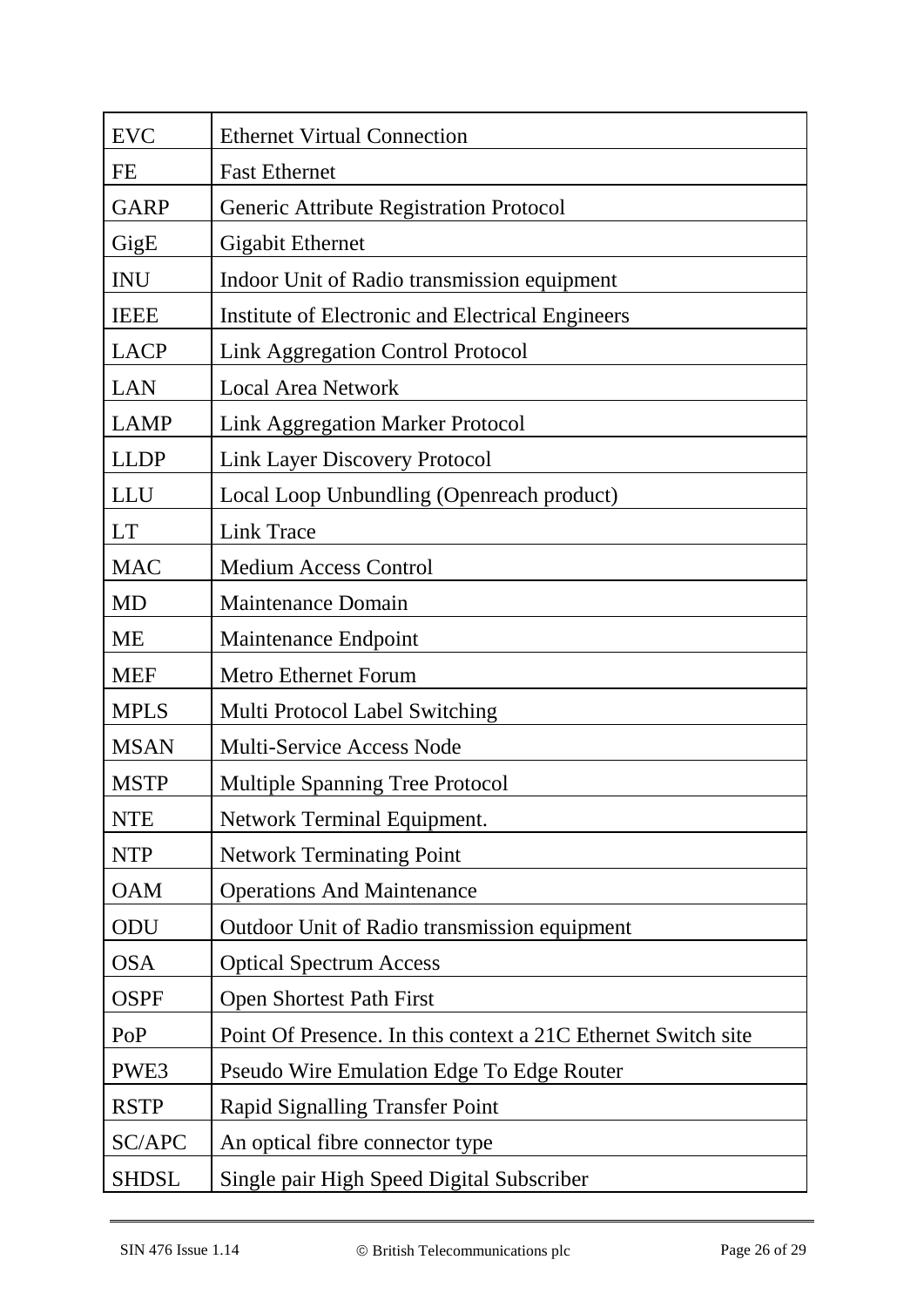| <b>SIN</b>   | Supplier Information Note (BT Publication)      |  |
|--------------|-------------------------------------------------|--|
| <b>STP</b>   | <b>Spanning Tree Protocol</b>                   |  |
| <b>SVLAN</b> | Service Virtual Local Area Network              |  |
| <b>TPID</b>  | Tag Protocol Identifier                         |  |
| <b>VDSL</b>  | Very high speed Digital Subscriber Line         |  |
| VID          | <b>VLAN</b> Identifier                          |  |
| <b>VPN</b>   | Virtual Private Network                         |  |
| <b>VLAN</b>  | <b>Virtual Local Area Network</b>               |  |
| <b>UNI</b>   | <b>User Network Interface</b>                   |  |
| <b>WAN</b>   | <b>Wide Area Network</b>                        |  |
| <b>WES</b>   | Wholesale Extension Service (Openreach product) |  |
| <b>GEA</b>   | <b>Generic Ethernet Access</b>                  |  |
| <b>FTTP</b>  | Fibre to the Premise                            |  |
| <b>FTTC</b>  | Fibre to the Cabinet                            |  |
| <b>ONT</b>   | <b>Optical Network Termination device</b>       |  |